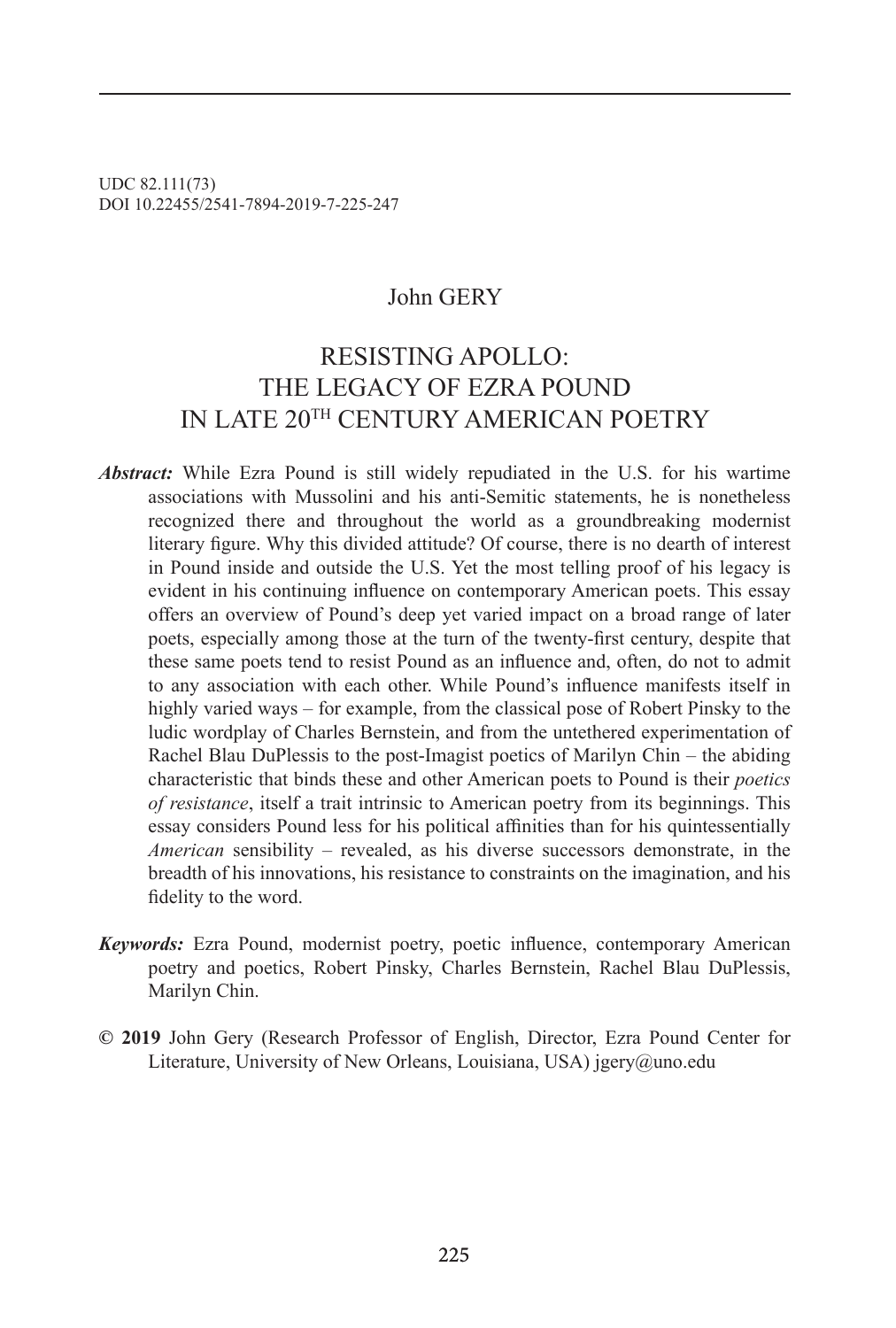УДК 82.111(73) DOI 10.22455/2541-7894-2019-7-225-247

### Джон ГЕРИ

# СОПРОТИВЛЯЯСЬ АПОЛЛОНУ: НАСЛЕДИЕ ЭЗРЫ ПАУНДА В АМЕРИКАНСКОЙ ПОЭЗИИ КОНЦА XX ВЕКА

- *Аннотация:* Несмотря на то, что Эзра Паунд до сих пор постоянно подвергается критике в США за его поддержку Муссолини и антисемитские высказывания во время Второй мировой войны, он является значительной фигурой литературного модернизма как у себя на родине, так и во всем мире. С чем связано такое двойственное отношение? Безусловно, фигура Паунда популярна в Америке и за ее пределами, и во многом об этом свидетельствует неослабевающий интерес к его творчеству среди современных американских поэтов. В статье рассматривается влияние, которое Паунд оказал на своих последователей, особенно на рубеже XX–XXI вв., при том, что сами поэты нередко отрицали эту преемственность и зачастую не признавали никакого сходства друг с другом. Многогранное и разнообразное влияние Паунда находит отражение как в классическом стиле Роберта Пински, так и в шутливой игре слов Чарльза Бернстина, как в смелом экспериментаторстве Рейчел Блау Дюплесси, так и в постимажистской поэтике Мэрилин Чин; неотъемлемой чертой, присущей и Паунду, и другим американским поэтам рассматриваемого периода, является *поэтика сопротивления*, свойственная всей американской поэзии от самых ее истоков. В фокусе данной статьи не столько политические взгляды Э. Паунда, сколько его истинно *американское мирочувствование*, явленное, как это убедительно доказывают его многочисленные последователи, в широчайшем спектре инноваций, в борьбе за свободу воображения и верности поэтическому слову.
- *Ключевые слова:* Эзра Паунд, поэзия модернизма, поэтическое влияние, современная американская поэзия и поэтика, Роберт Пински, Чарльз Бернстин, Рейчел Блау Дюплесси, Мэрилин Чин.
- **© 2019** Джон Гери (директор Литературного центра Эзры Паунда, профессор-исследователь, Новоорлеанский университет, Луизиана, США) jgery@uno.edu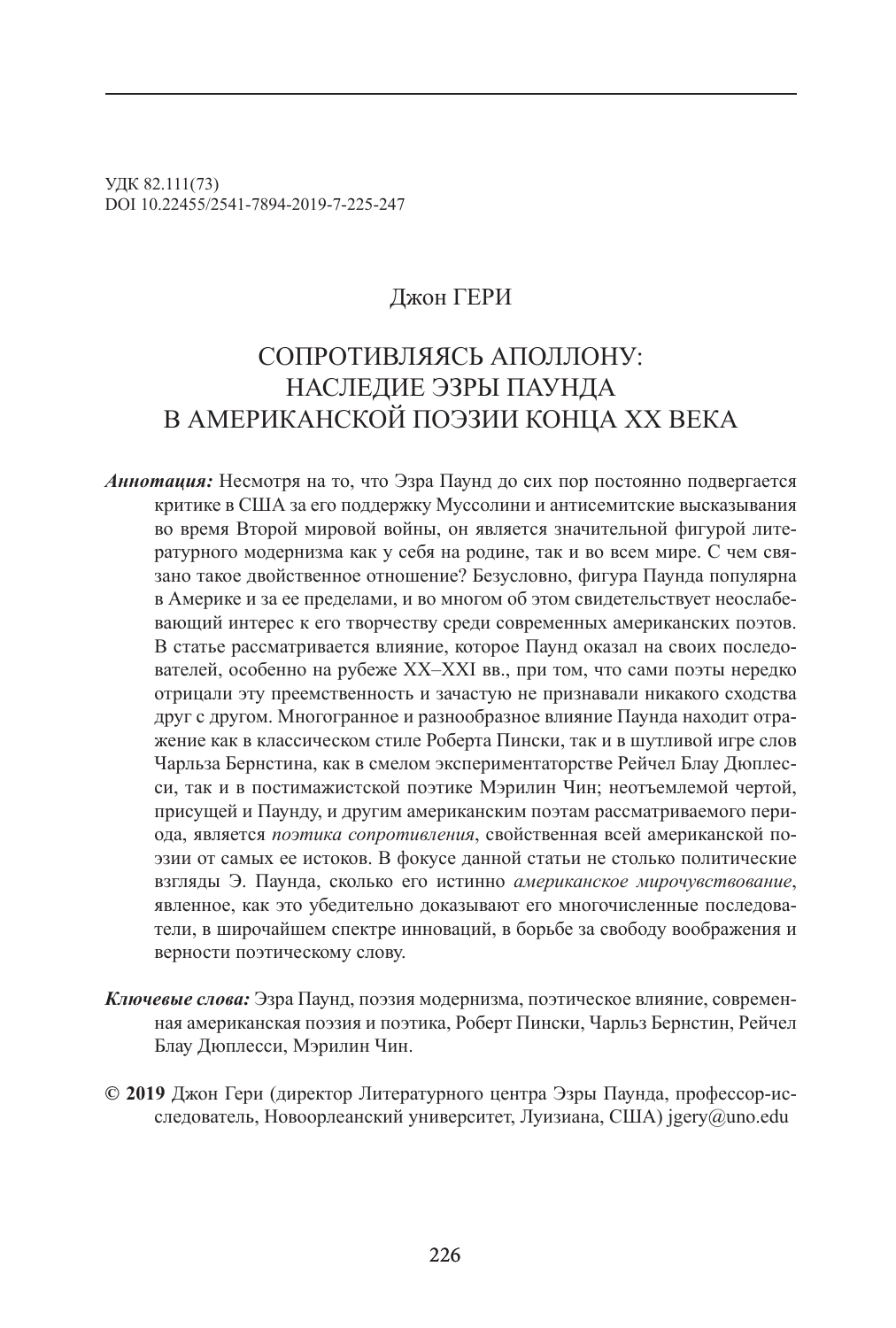The first part of my title derives from a line in Pound's craggy Canto 98 in *Thrones de Los Cantares* (1959):

> "The body is inside". Thus Plotinus, But Gemisto: "Are Gods by hilaritas"; and their speed in communication. et in nebulas simiglianza, *καθ' δμοἰωσιν* Deorum a fanned flame in their moving must fight for law as for walls – Herakleitos' parenthesis – And that Leucothoe rose as an incense bush – Orchamus, Babylon – resisting Apollo.<sup>1</sup>

After first invoking Plotinus (205–70), Greek author of *The Six Enneads*, who serves as the epic poet's guide much earlier in Canto 15, and whose intricate account of the soul's relationship to the body is a central focus in Cantos 98 and 99, Pound evokes another Neoplatonist philosopher, the fifteenth-century Byzantine Georgias Gemisto (1355–1452), a prominent member of the Eastern Orthodox Church entourage that traveled west in 1438 to Ferrara and Florence, Italy, in a failed effort to reunite the Orthodox and Roman Catholic Churches (as presented in Canto 23). Later known as Plethon, Gemisto is linked here by Pound to Plotinus in the latter's view of the human soul as enwrapping the body, rather than as being surrounded by it, as well as in Plotinus's notion of "hilaritas," variously defined as the joy of the gods but also as the gods' "speed in communication / et in nebulas simiglianza," that is, the gods' ability "to communicate more rapidly than mortal men who have to engage in conversation or writing."2 As such, the gods can be imagined by "their likeness in clouds" <sup>3</sup> or "as a fanned flame in their moving," in Pound's allusion to the pre-Socratic concept of Heraclitus (ca. 500 BCE) that the most prominent of the four basic elements (the "Logos") is fire, which dwells in a moving tension of opposite forces.

<sup>&</sup>lt;sup>1</sup> Pound, Ezra. *The Cantos of Ezra Pound*. New York: New Directions, 1996: 705.

<sup>2</sup> Liebregts, P. *Ezra Pound and Neoplatonism*. Madison, NJ: Fairleigh Dickinson University Press, 2004: 339.

<sup>3</sup> Terrell, C.F. *A Companion to* The Cantos of Ezra Pound. One Volume. Berkeley, CA: University of California Press, 1980: 628. Terrell translates the Greek phrase, "*καθ' δμοἰωσιν*," as "down in the manner" and the Latin, "Deorum," as "of the Gods."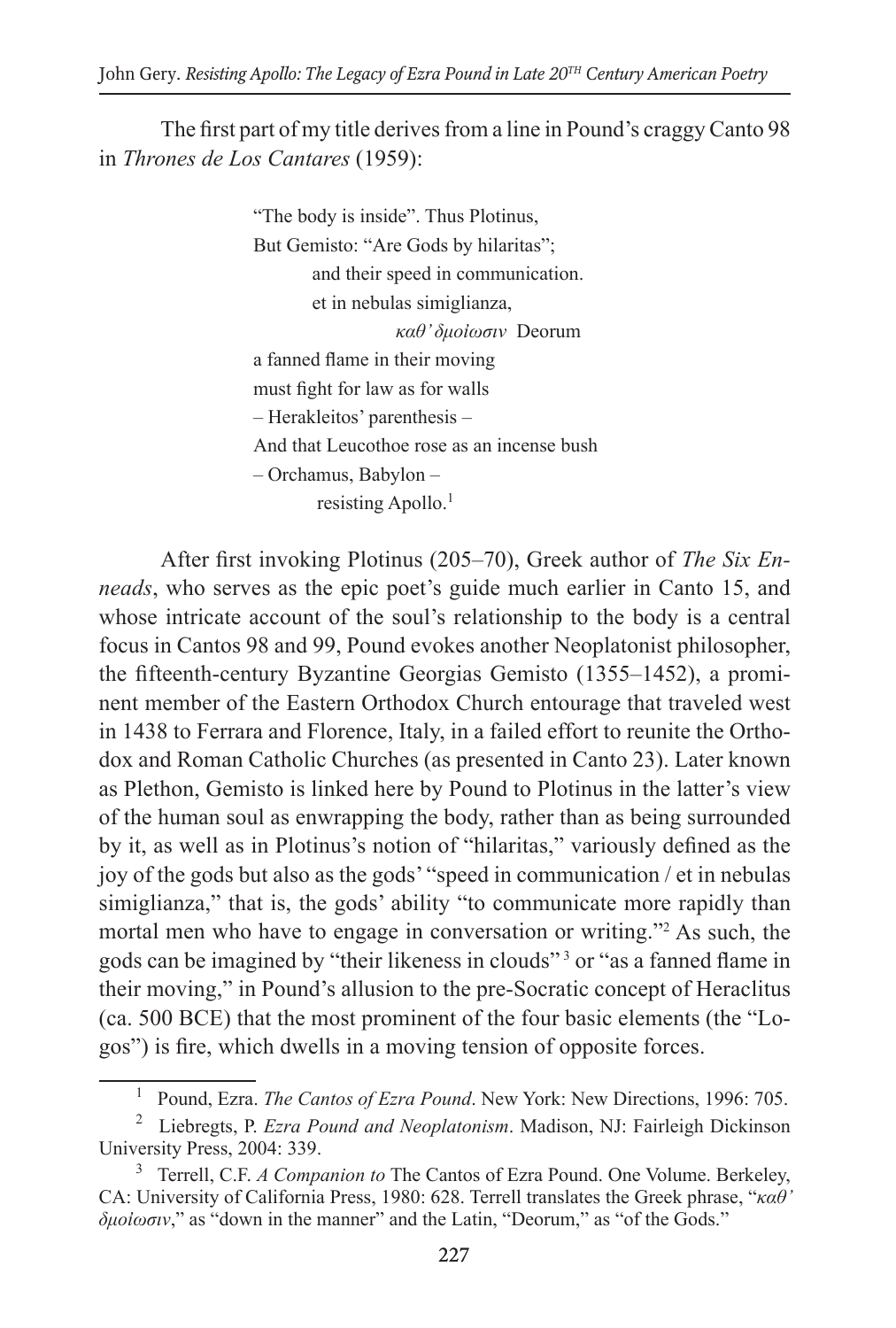Using the modernist, collage-like method found throughout *The Cantos*, Pound then introduces the figure of the young maiden, Leucothoe, from Ovid's *Metamorphoses*, Book IV – *not* to be confused with the character of Leucothea (almost identically spelled), the daughter of Cadmus, whom Pound depicts in Cantos 95 and 98 as the young woman in Book V of the *Odyssey* who, when transformed into a seagull, guides the drifting Odysseus to safety on his raft. Rather than Homer's character, in Ovid's story, Leucothoe unwittingly captivates the attention of Apollo, god of the sun, who "should gaze on all, impartially" but has "eyes but for the virgin."4 Becoming obsessed with her, Apollo neglects his daily duties until he gains secret access to her room and overwhelms her with his radiance. When Leucothoe's friend Clytie, who is smitten with Apollo, learns what has happened, out of envy she rushes to tell Leucothoe's father, Orchamus of Babylon, of his daughter's lost virginity. In his rage, despite "his daughter's pleas,/ her hands uplifted to the Sun in prayer/ and her own explanation of events," namely her efforts to resist Apollo's advances, the angry Orchamus has Leucothoe buried alive, "then heaps up/ an enormous mound of sand upon her grave."5 In his grief over losing her, Apollo then pours light and heat on her grave to melt the sand, but he cannot bring her back to life, so "he sprinkles her body and the site around it/ with fragrant nectar," and Leucothoe dissolves into incense so that "divine aromas" rise from her grave.

Like Ovid's translators, readers can debate whether Leucothoe earnestly resists Apollo's advances, or as translator Charles Martin renders it, "she gives into him without complaint."6 What I want to suggest here – more as a consideration than as an argument – is that, despite the broadly expressed resistance to Pound's influence on contemporary American poetry, there prevails an allegiance to his legacy evident in such a diverse range of American poets that it is nothing short of uncanny. While it remains true, even a half century after his death, that Pound is still widely repudiated in the U.S. for his wartime associations with Mussolini's Fascism and his well-publicized anti-Semitic statements, he is equally acknowledged, in the U.S. and throughout the world, as a prominent (if not the *most* prominent) groundbreaking literary figure among the modernists. Why this divided attitude? The fact that the Italian authorities paid Pound for his con-

<sup>4</sup> Ovid. *Metamorphosis*, transl. Charles Martin. New York: W.W. Norton,  $2004 \cdot 131$ 

<sup>5</sup> Ibid.: 133.

Ibid.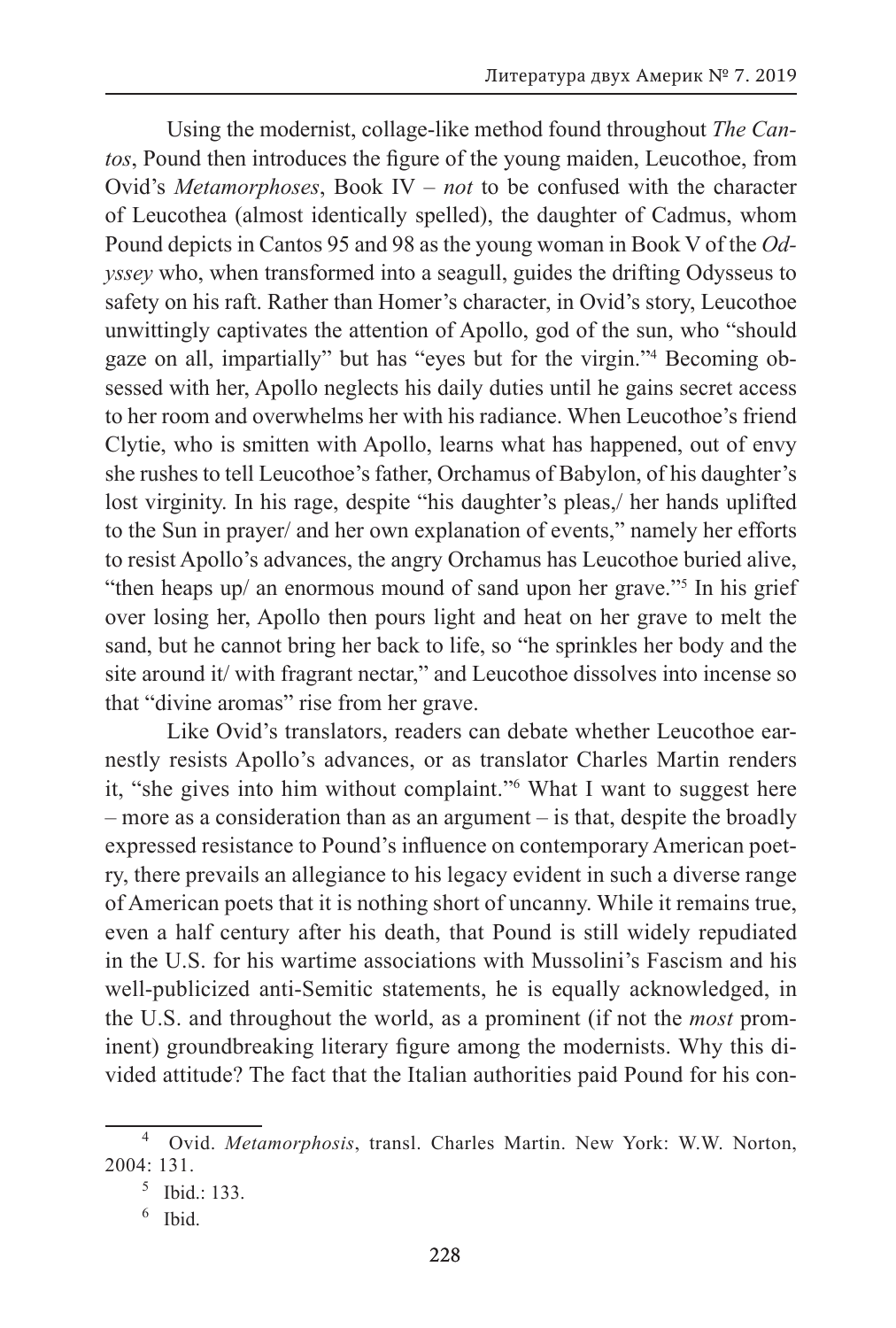troversial radio broadcasts made in Rome during World War II (which the U.S. government argued provided comfort for the enemy during war time, defining them as treasonable) certainly seemed to compromise Pound's status as an American patriot. Nevertheless, he consistently maintains in those broadcasts that he is simply exercising his right to freedom of expression as an American citizen, without any constraint or coercion on the part of the Fascist regime.

Another, more residual reason, among both academic and ordinary readers, to condemn or devalue Pound's literary contribution to American culture may be the complexity and obscurity of his poetry itself, especially *The Cantos***.** Rejecting him on political grounds – or diagnosing his fascist inclinations as those of a mad man – allows readers to disregard his art altogether. As Richard Parker explains it in his reading of Elizabeth Bishop's 1950 poem, "Visits to St. Elizabeths," "This position does not just state that Pound's political beliefs were wrong, but insists his whole method of political understanding and communication – his entire output as a political poet, and, thus, *The Cantos* – can be dismissed as an aberration, something both mad and/or bad and separate from Pound's formal innovations."7 Of course, despite this widespread dismissal, there proliferates an ever-growing number of critical studies on Pound inside and outside the U.S. On the British side, for instance, after considering the reaction to Pound among the mid-century American poets such as Charles Olson and Allen Ginsberg, Parker makes a case for Pound's "most useful" work for contemporary British poets to be "in the fields of political writing, historiography and translation."8 Yet what's more telling in the United States than the plethora of Pound scholarship or his politics, in terms of his influence, is how his legacy can be found in a diverse range of contemporary American poets (together with those influenced by his revolutionary approaches to criticism and translation). Even as the poets justly criticize Pound's controversial anti-Semitic comments – most of which are found in letters, essays on economics, and documents other than his poetry – the powerful attraction of his creative thinking and practice, like Apollo's power over Leucothoe and Clytie, keeps poets rising through the sand and turning toward him, in their efforts to find themselves as poets.

<sup>7</sup> Parker, Richard. "'Here's Your Fucking Light Shithead': Ezra Pound and Contemporary British Poetry." *News from Afar: Ezra Pound and Some Contemporary British Poetries*, ed. Richard Parker. Bristol, UK: Shearsman Books, 2014: 12. 8 Ibid.: 19.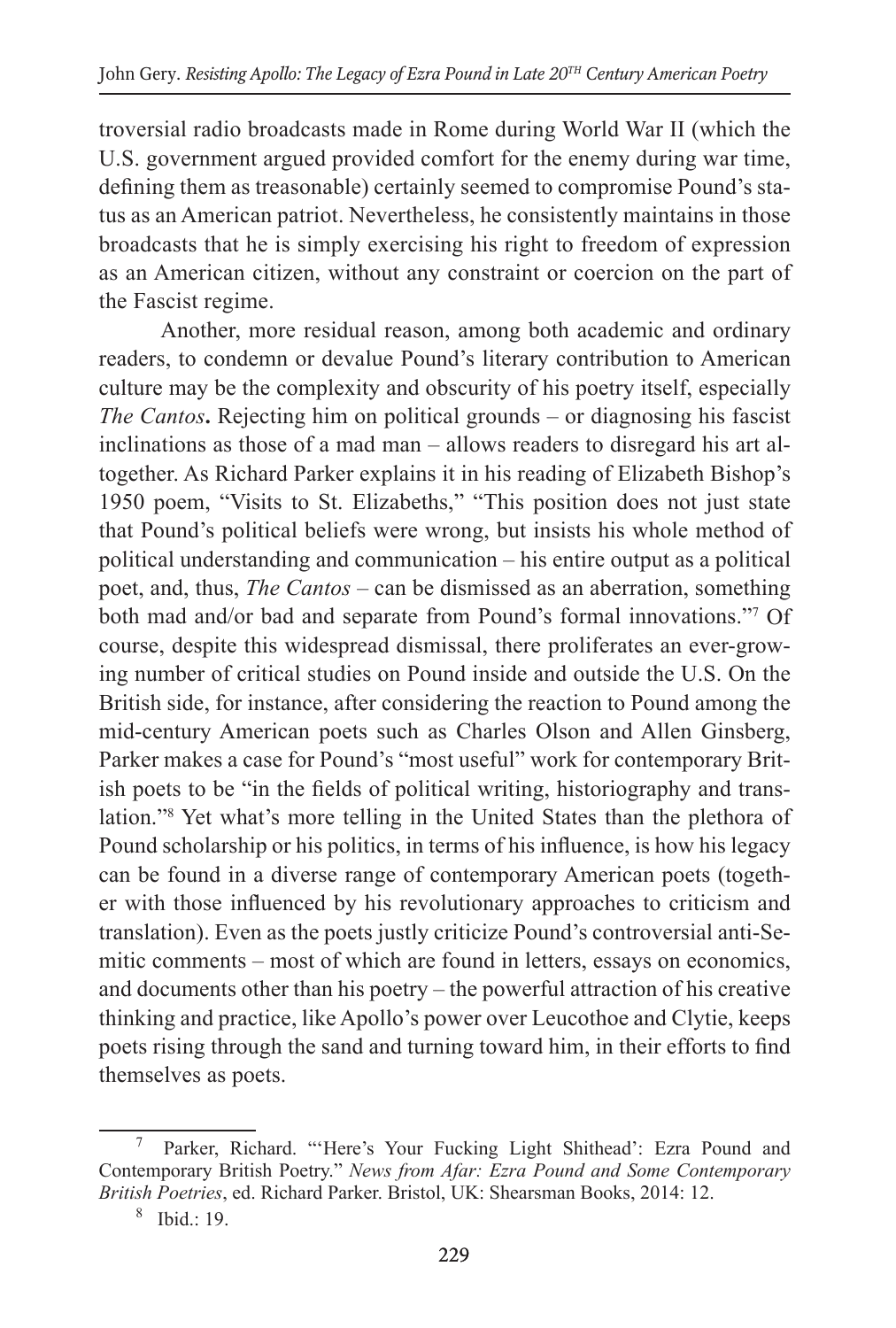Pound's deep, sustained, yet varied influence on later American poets at the turn of the twentieth century into the twenty-first is remarkable, including among those who may emphatically qualify their connections to him, as well as those who often will not admit to any association with each other, either. While his influence manifests itself in very different ways – from the classical pose of Robert Pinsky to the ludic wordplay of Charles Bernstein, from the Vorticist tirades of Amiri Baraka to the allusive understatement of Robert Hass, and from the untethered experimentation of Rachel Blau DuPlessis to the Imagist poetics of Marilyn Chin – one abiding quality that binds these and other American poets in Pound's wake, I think, is their spirit of *resistance*, a characteristic intrinsic to American poetry from its beginnings. While I can only begin to speculate on Pound's eventual place in the coming century, the palpable footprints of his poetics in these (and scores of other) important poets' work leave a remarkable record of his artistic achievement, if nothing else: The evidence of his thinking in their poetry strongly suggests that, over time, Pound may be read less for his twentieth-century political views and his sheer difficulty than for his quintessentially *American* sensibility – revealed, as his successors demonstrate in their own work, in the diversity of his art and his own dogged resistance to constraints on the imagination, but most significantly, in his fidelity to the word.

My first example (of only four to be discussed here) involves the work of Robert Pinsky (b. 1942), the classically educated formalist (though not associated with the American "New Formalist" poets), translator of Dante and other poets, and Poet Laureate of the United States from 1997 to 2000.<sup>9</sup> Although a poetry devoted to a more generally accessible, more "discursive" (to use a term Pinsky himself uses $10$ ) style than that of Pound's more cryptic poetry, nonetheless Pinsky's work bears Pound's stamp throughout, and he readily admits to admiring Pound's accomplishment. Lowell Bowditch, for instance, specifically links Pinsky to Pound through their both being "Horatian" poets, that is, not only *in their pose* as cultural, often ironic, meditative

<sup>&</sup>lt;sup>9</sup> "More about Robert Pinsky." Library of Congress (United States of America). Online at https://www.loc.gov/poetry/more\_pinsky.html

<sup>10</sup> Pinsky, Robert. *The Situation of Poetry*. Princeton, NJ: Princeton University Press, 1976: 134–6. For instance, Pinsky defines "the discursive aspect of poetry" as not "a single kind of writing" but "a quality which may appear in a surprisingly wide range of styles"; in considering examples, he describes the style as "[n]ot epic bulk, but inclusiveness, a wish to handle many of the mind's steps and many of its interesting travels." Ibid.: 134–5.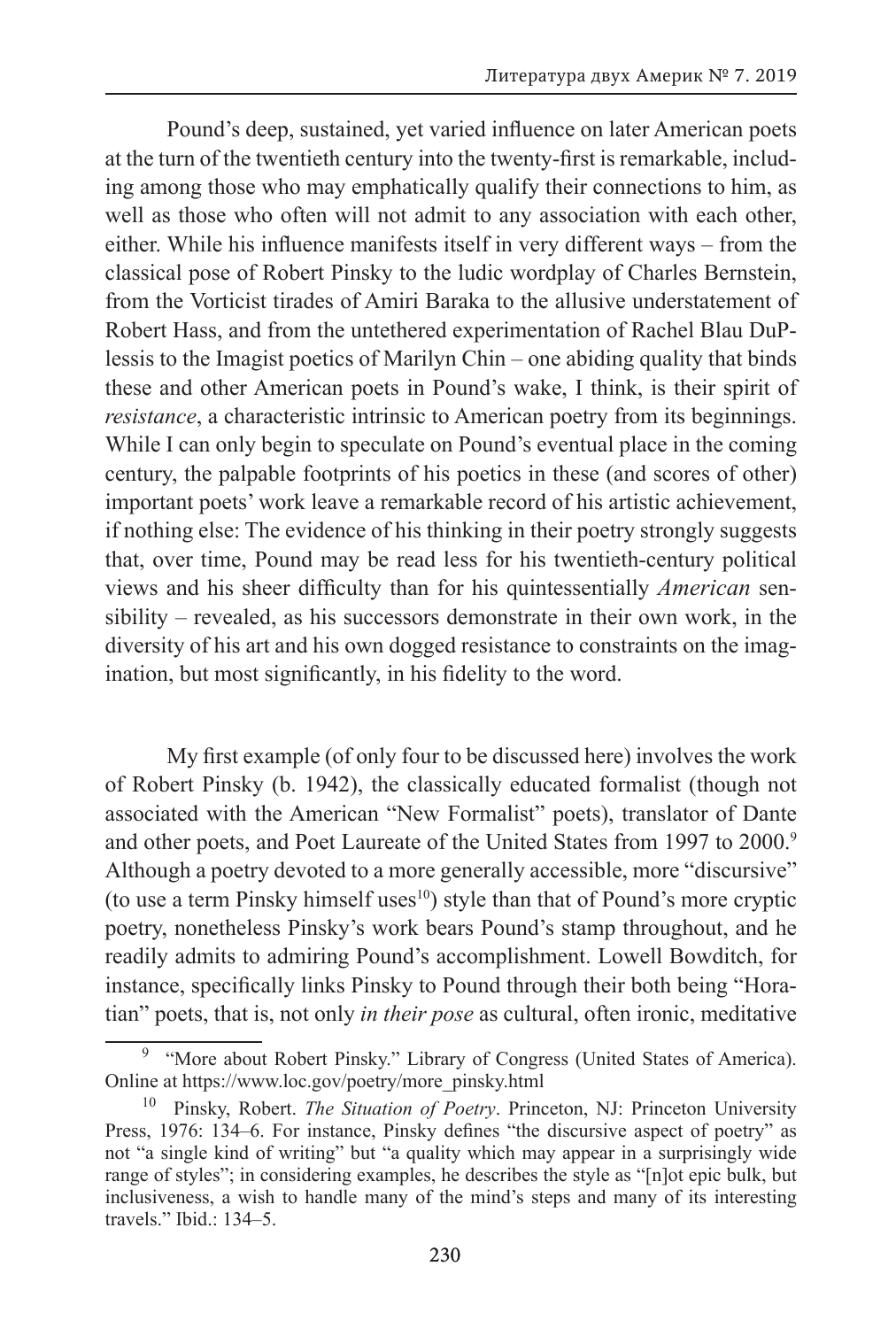commentators on their respective age (golden for Pound as a modernist, silver for Pinsky as postmodernist, as Pinsky himself might phrase it), but as *poet-critics*, who are equally engaged in criticizing the poetry and the role of poetry in their eras. As Bowditch argues, "[B]oth Pound and Pinsky engage Horace from a similar conviction of the importance of literary history and the models it provides," but, he contends, in contrasting the stylistic contrast between Pound's "ideogrammic" technique as a poet and Pinsky's more discursive style, "Pound takes up the lyric Horace as a model of superior craftsmanship, while Pinsky embraces the epistolary Horace in order to explore ideas about cultural and national identity."11 As Bowditch demonstrates, although both poets employ classical references and allusions throughout their verse, Horace's *Odes* serve as Pound's model, whereas Pinsky draws more on the Roman poet's *Epistles.*<sup>12</sup> Yet although Pinsky may draw more overtly on Horace for his poetics, especially in his book-length poem, *An Explanation of America*, his more immediate modern influence is Pound, suggests Bowditch, who writes, "Pound's insistence on translation as a means of finding one's own voice… surely influences the didactic and ethical posture which Pinsky discovers through Horace."<sup>13</sup>

It is in his role as a poet-critic in a 1998 interview, in fact, where Pinsky remarks on Pound in a quite different manner than he does in his earlier critical book, *The Situation of Poetry*. To his interviewer, J.M. Spalding, who, in referring not only to Pound but to T.S. Eliot and (strangely) Jack Kerouac, asks, "[C]an one *truly* like the poetry and not the poet?" Pinsky replies with another question, "Wouldn't Pound be a greater writer if he had

Bowditch, Lowell. "The Horatian Poetics of Ezra Pound and Robert Pinsky." *The Classical World* 89:6 (1996): 454.

<sup>12</sup> Ibid.: 455-456. Elsewhere Bowditch concludes: "The technical and rhetorical devices of hyperbaton and *parataxis* that Pound admired in Horace eventually led, through Imagism, to a poem [i.e. *The Cantos*] that celebrated the didactic potential of the cultural past [where] ... the suggestiveness of a fragment from a work of the past, displaced to another context, creates a kind of 'historical hyperbaton': the phrase or 'bit' of the original work bringing all its connotations into play with the new context. Pinsky, in turn, while rejecting the specific aesthetic of Imagism and its later permutations, is also committed to keeping alive our connection with the past, and learning from the models it provides. His translation of the epistle to Quinctius reflects an inheritance from Pound as well as from Horace: Pound's insistence on translation as a means of finding one's own voice ... surely influences the didactic and ethical posture which Pinsky discovers through Horace in 'An Explanation of America.' And the Horatian biographical image in Pinsky's poem in many ways serves the same [didactic] purpose as the literary fragment in Pound's aesthetic." [Ibid.: 477.] 13 Ibid.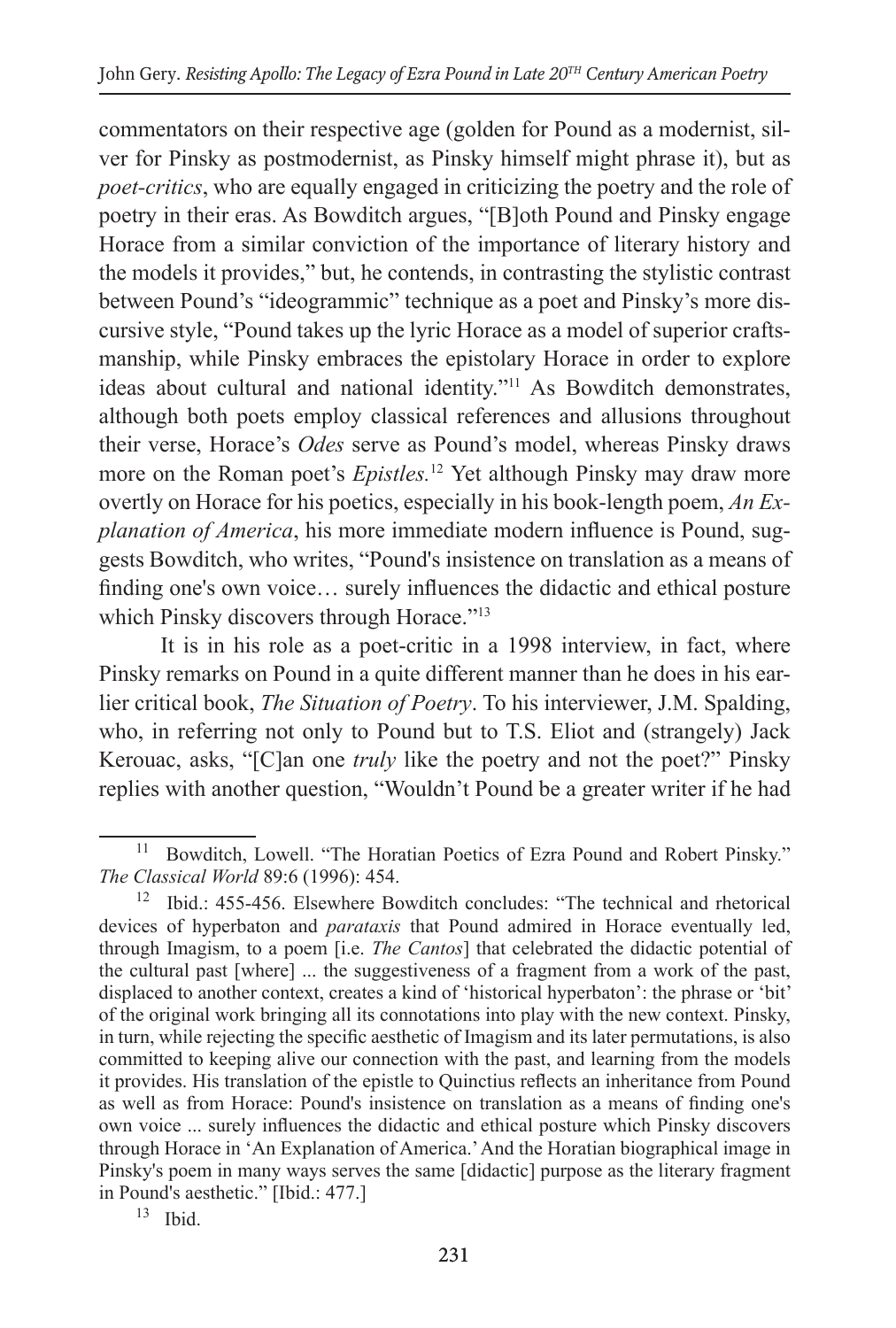attained something more of [James] Joyce's complex humanism?"14 Despite its implications about the difference in their visions, this is an odd question, especially given the effort Pound made to secure not only the publication and distribution of Joyce's *Ulysses*, but to help sustain the Irish writer during and after the writing of that book, such that Joyce sent his own copy of the galleys, inscribed, with a dedication to Pound. Later, in a short essay (or blog) for *Slate* journal mostly given over to praise for a sixteenth-century Scottish love poem by Mark Alexander Boyd (1562–1601), as well as for Pound's formidable re-discovery and translations of Dante's mentor, Guido Cavalcanti (1255–1300), Pinsky nevertheless decides to characterize "Pound as critic" as "a charming, persuasive bully, a great ear and a defective mind. Does the reckless confidence that makes *ABC of Reading* so valuable have the same roots as the actual diagnosis of insanity – literally and not as a literary trope for love – that saved Pound from being executed for treason?"15

When viewed from a distance of several years, Pinsky's dramatic language here strikes me, in this context, as gratuitously extreme, even for discussing Pound's politics, as the latter poet acquiesces to popular antagonism toward Pound: "Unintelligible or repulsive in large ways," Pinsky remarks, "Pound did have the gift of the ear," a gift Pinsky finds almost unimaginable, yet still worth imitating, as found in Pound's translations of Cavalcanti's Sonnets, which Pinsky calls "marvels of grace," with a musicality, restraint and fervor he also identifies in Boyd's Scottish sonnet. Indeed, a comparable, deliberately strained, gracefully restrained, yet finally engaging lyricism also comes through in Pinsky's own verse, often, especially when he curbs his predominantly "discursive" style for the *jouissance* of a poem such as "Song," which begins:

> Air on instrument of the tongue, The tongue an instrument Of the body. The body An instrument of spirit, The spirit a being of the air.<sup>16</sup>

<sup>14</sup> Spalding, J.M. "Interview with Robert Pinsky." *Cortland Review* (March 1998). Online at http://www.cortlandreview.com/features/98/pinsky.php

<sup>&</sup>lt;sup>15</sup> Pinsky, Robert. "Crazy in Love: For Valentine's Day, a Poem Ezra Pound Called 'The Most Beautiful Sonnet in the Language'." *Slate Online* (14 February 2012). Online at http://www.slate.com/articles/arts/classic\_poems/2012/02/a\_valentine\_s\_day\_poem by mark alexander boyd\_that\_captures\_the\_insanity\_of\_love\_.html

<sup>16</sup> Pinsky, Robert. *Jersey Rain*. New York: Farrar, Straus and Giroux, 2000: 37.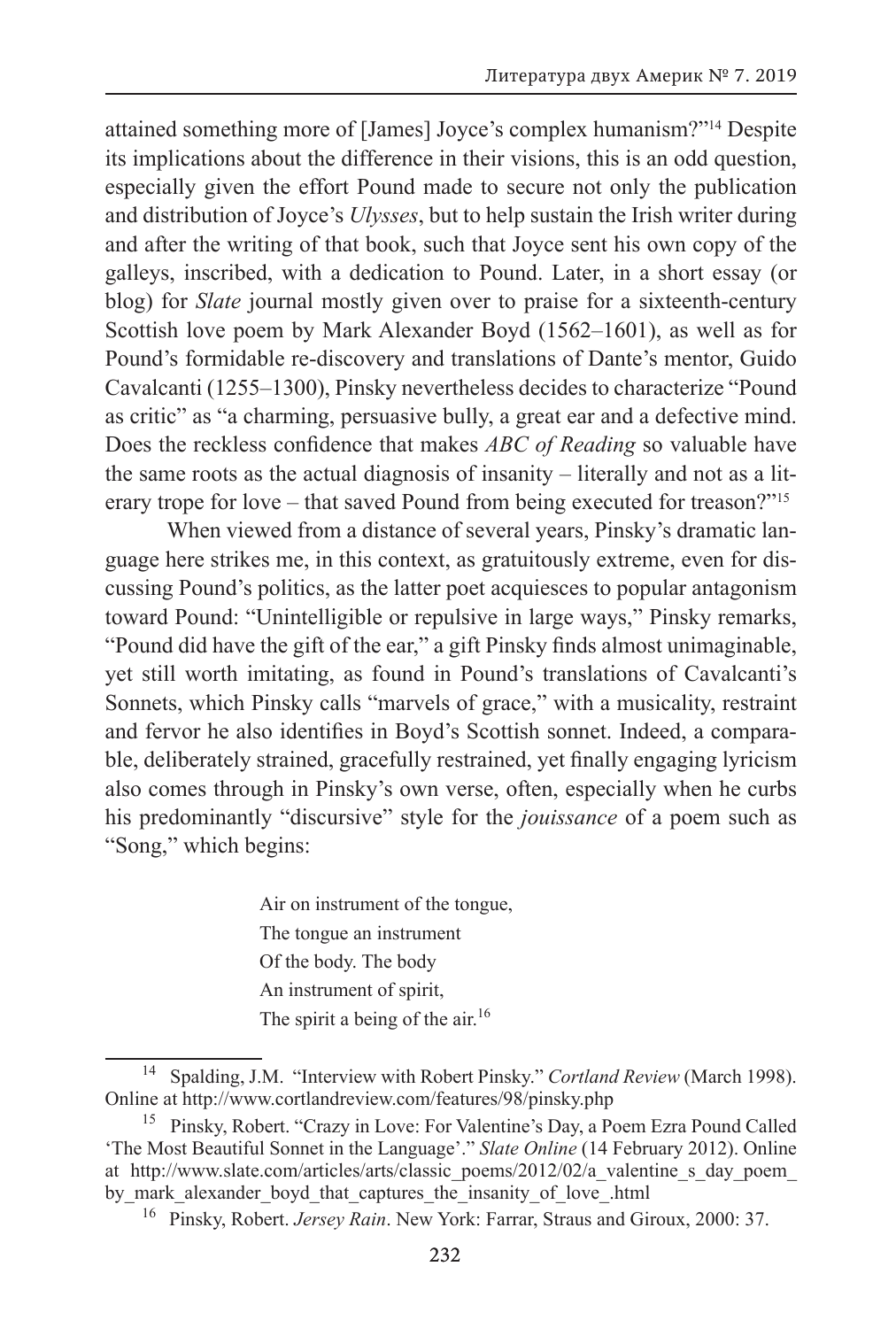Pinsky's second and third stanzas in this poem then introduce, respectively, a figure for "Song [as] a microcosm, a containment / Like the fresh hotel room, ready / for each new visitor to inherit" and a song "In the Cornell box" to signify how art can elevate thought and demonstrate an authority found more in a poem's music than in its words, as that music shapes its mood. With "Ephemera as its element," the poet concludes, a graceful "song," like a "preserved bird" in a Cornell box, is paradoxically "a study / In spontaneous elegy" and the "parrot" signifies "Art mortal in its cornered sphere." The accumulated layers of metaphorical figures in this poem, its openly authoritative pronouncement of what art is, and its elaborately staged yet winning formality and rhythm (almost dance-like) all bespeak Pinsky's affinity for Pound's transformative music, found not only in his early poems, but in his late *Drafts & Fragments*.

Born eight years later than Pinsky, after World War II, Charles Bernstein (b. 1950), though as a Jew he might have reason to do so, strikes a less openly hostile position against Pound's anti-Semitic statements and fascist associations than Pinsky does. As Pinsky is a leading formalist, Bernstein is the leading voice and most prominent public figure of the avant-garde "L=A=N=G=U=A=G=E" school of American poetry that still, nearly forty years after breaking into American letters, dominates the nation's alternative poetics, even if no longer as formidable an antagonist to the "mainstream" of American poetry as it once was. In a glimpse, Bernstein emulates Pound as a literary figure in at least three ways: (a) as a relentless, outspoken proponent of the vibrant, often avant-garde poetics he openly espouses, (b) as an internationalist in the broad scope of both his work and his influence, and (c) as an extraordinarily active collaborator with other poets and artists, as Pound was. Beyond these prominently Poundian traits, evident in Bernstein's letters (email) and his multiple publishing ventures, in his poems he discovers in – and gleans from – Pound a bold hybridity of styles and voices, as ready as Pound is in his work to combine idioms, mix and/or undermine formal patterns, and shift voices seamlessly from direct speech to idiosyncratic verbal designs, often giving himself over to stylized, calisthenic mannerisms as much to exercise the sheer reaches of language as to enact a revolutionary poetics.

To be sure, like Pinsky, Bernstein readily ridicules Pound for his misguided politics and political blunders. But his own engagement in aesthetics leads him to critique Pound more for the impact of his social doctrine on his poetry than for his work's historical or social repercussions. In his essay,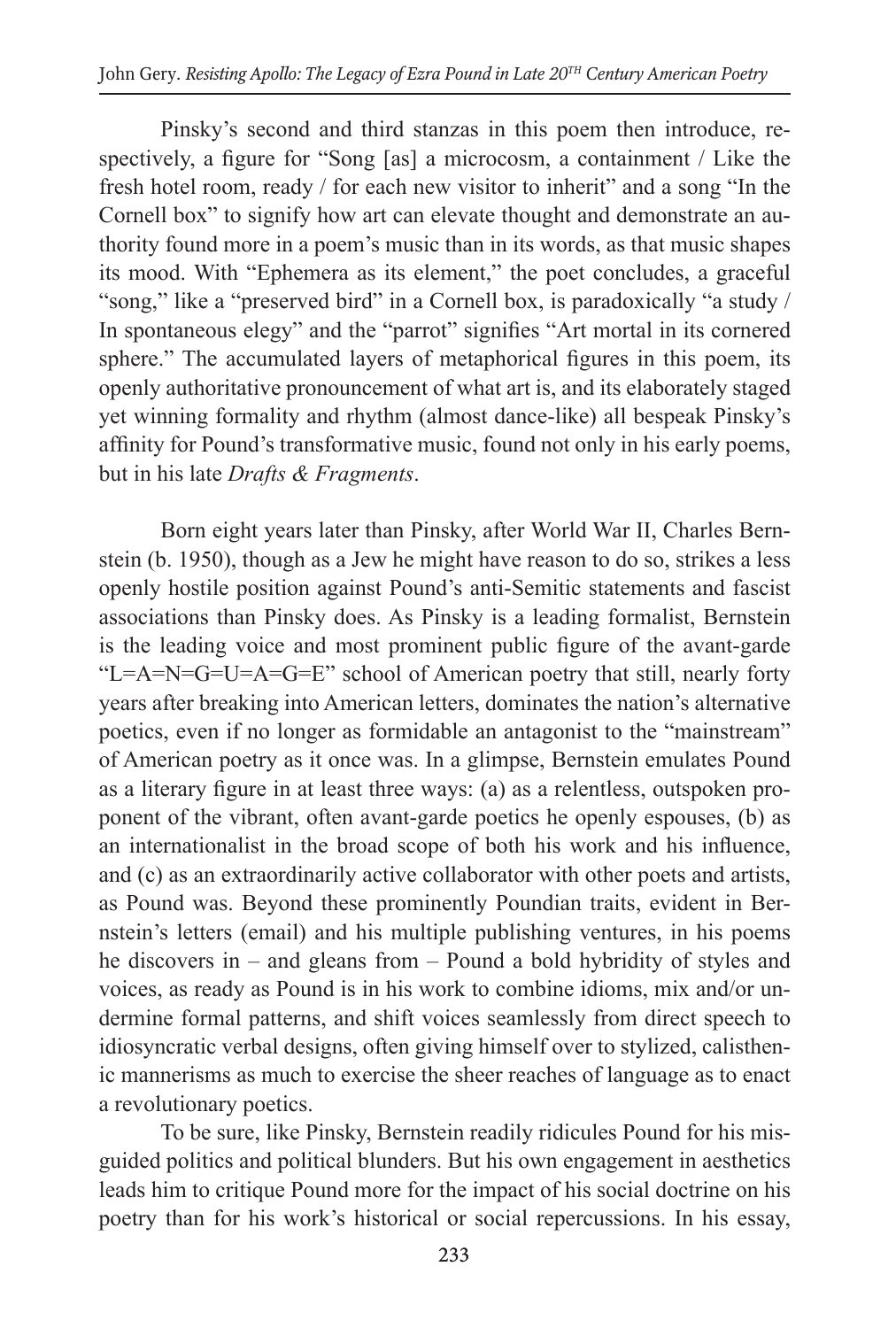"Pounding Fascism," first delivered as an address in 1984, Bernstein argues that "perhaps the greatest danger in an account of Pound's fascism is not that he will be given an unearned pardon by literary history but that his guilt is bracketed off from our own. For Pound's fascism is all too easily censured, as by slap on hand, while fascist ideas that infect his poetry and poetics seep unnamed into the orthodox cultural theory and criticism of society."<sup>17</sup> What concerns Bernstein in this essay is that, far from impeding Pound's stature among American poets, his fascist position, almost paradoxically, has been "a major factor" in the *canonization* of his poetry, to the extent that the "righteously Eurocentric and imperiously authoritative undercurrent" of Pound's own fascist pronouncements and writings have demanded attention to (and even the affirmation of) the "formal innovations" of his poetry that Bernstein considers otherwise radically at odds with his fascism, as well as with the mainstream of the poetic tradition.<sup>18</sup> What preserves *The Cantos – a* poem which Bernstein calls "a text filled with magnificent gleanings and indulgent fraudulences" that render it "not the mastertext of modernism but the wreck of Enlightenment rationalism"19 – is how the epic's "coherence is of a kind totally different than Pound desired or could – in his most rigid moments – accept."<sup>20</sup> In other words, Bernstein himself remains deeply engaged in the *method* of *The Cantos*, not as separate from Pound's politics but as complicit with, yet unwittingly contradictory to, them.

In a 1996 "conversation" on stage with poets at the University of Pittsburgh, for instance, Bernstein presses the question of how poets in the late twentieth century do or do not contribute to their "traditional" role of "forming national identity," especially in a country such as the U.S. with its multicultural populations and communities. Here Bernstein discusses the wide variety of what he calls "different aesthetic persuasions" to "general public issues" about "imaginative freedom, self-expression, group identity, community identity, national identity, or a larger international identity." In this ideological context, Pound's well-known mixture of an internationalist vision and a fascist advocacy inevitably comes to mind: "[V]alues such as secession, separateness, distinction, or autonomy, which I take to be foundational poetic values as much as political values," argues Bernstein,

<sup>17</sup> Bernstein, Charles. *A Poetics*. Cambridge, MA: Harvard University Press, 1992: 121.

<sup>18</sup> Ibid.: 121–2.

<sup>19</sup> Ibid.: 126.

 $20$  Ibid.: 122.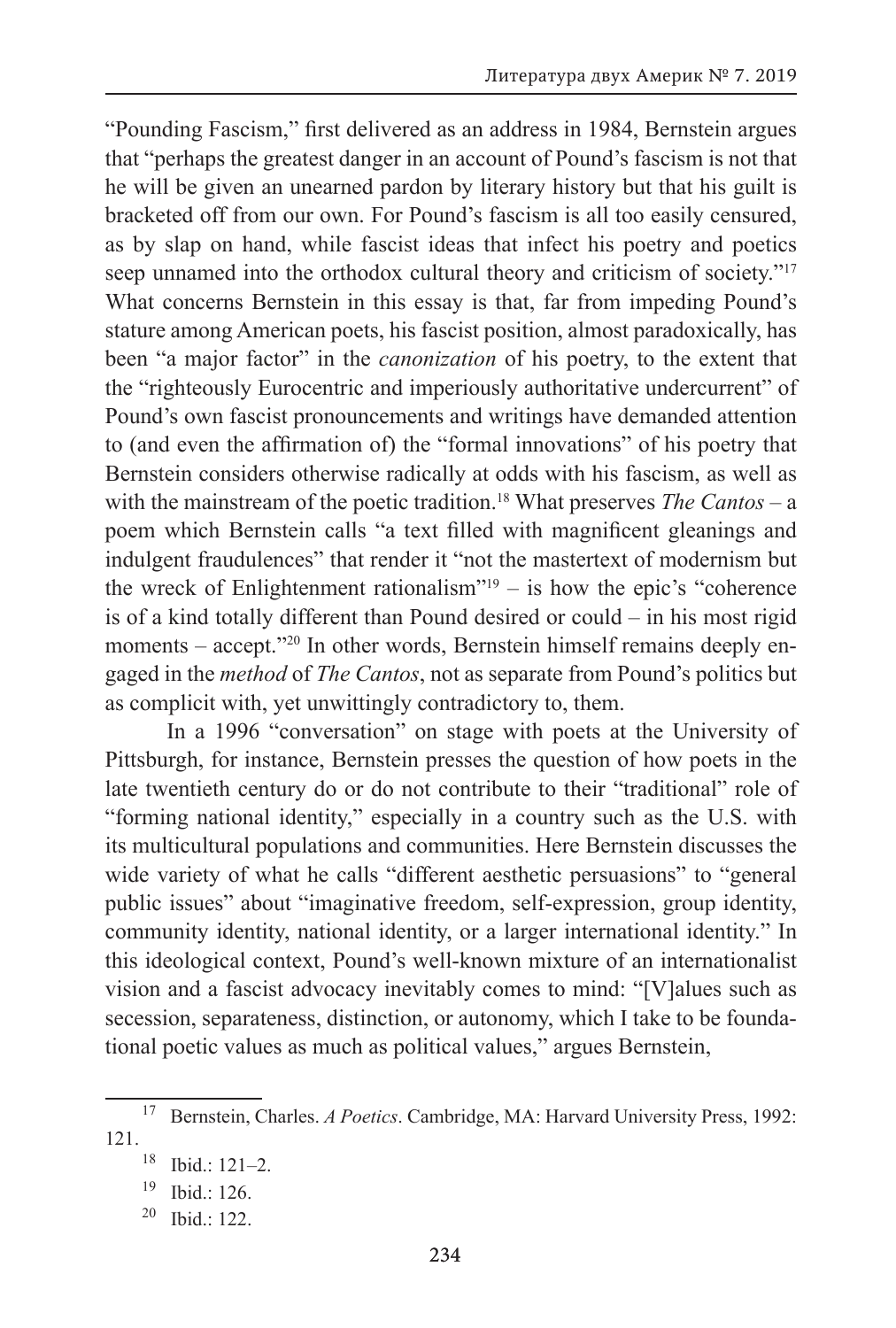can ground themselves in an idea of an America whose unity is not based on singleness nor on the discrete divisions of identity or race or language. There are plenty of people who have other ideas of, and for, America. Pound's accusation against the Jew can sound like aesthetic malfeasance: a rootlessness and fragmentation that is fundamentally unsettling. I try to turn that logic around when I say what I'm standing for *is* [my italics – *J.G.*] unsettling. We need to be unsettling so that we can be resettled. The differences of which we speak, which we want to articulate in our work, are not authentic. Let's not go down that path. Our identities are neither incontrovertible nor expendable, they're. . . expandable.<sup>21</sup>

Rather than express consternation at Pound's contradictory political ideas or seek a rationale behind them, Bernstein attempts to turn the problem inside out, in order to rescue Pound's aesthetics for the purview of art, despite its misguided results, often, in Pound's political statements. In his short essay, "Introduction to Ezra Pound," composed for an anthology on modern poetry for a general audience, Bernstein reiterates this perspective succinctly, when he concludes, somewhat sanguinely, "Pound's troubling politics are interwoven, throughout his work, with his poetics and aesthetics, making for a useful, albeit sometimes distasteful, study of the unavoidable relation of poetry to politics. Pound's work reflects, like much of the century in which he wrote, both the best and worst of Western civilization."22

Focusing more on Pound's aesthetics, then, in this piece, Bernstein discusses how he sustains his voice by way of his "persona poems" – alluding to Pound's selected poems in *Personae* (1926) which he meant to stand as his enduring early works, in each of which, according to Bernstein, "a made-up character with whom Pound did not completely identify" grants the poet the opportunity "to be satiric, even sarcastic, not only about the subject of the poems [such as war, courtship, historical or political chicaneries, and so on] but about their speaker, although he sometimes appears to share the sentiments of the poem's persona, making for an interesting ambiguity."<sup>23</sup> In other words, when framed in dramatic monologues, Pound's speakers draw

Bernstein, Charles. "On Poetry, Language, and Teaching: A Conversation with Charles Bernstein." *boundary 2* 23:3 (Autumn 1996): 60–61.

<sup>22</sup> Bernstein, Charles. "Introduction to Ezra Pound." *Poetry Speaks*, eds. E. Paschen, R.P. Mosby. Naperville, IL: Sourcebooks, 2001. Online at http://writing.upenn.edu/epc/ authors/bernstein/essays/pound.html.<br><sup>23</sup> Ibid.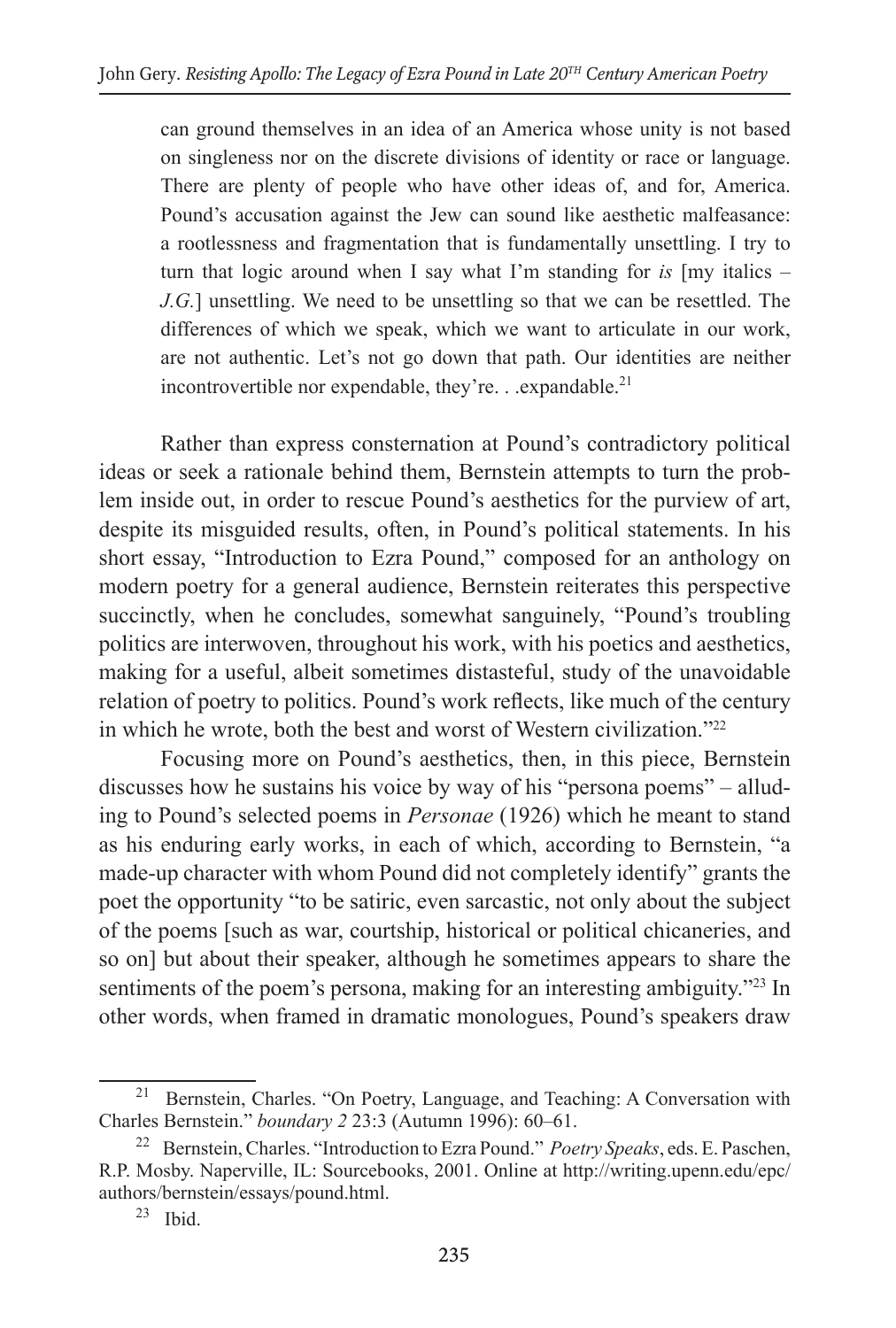attention to themselves *as* speakers, thereby suspending their views from being synonymous with Pound's.

Besides Pound's ready adoption of diverse voices, a technique Bernstein also employs in his own poems – although usually not as specific historical characters, per se, but as a *posed* general voice, often satiric – Bernstein also embraces Pound's spirit of experimentation, as well as his predecessor's explicit advocacy for the *music* of poetry as itself a source of meaning. Concerning experimentation, if Pound in his application of style epitomizes modernist predilections even more than Joyce, Proust, or Stein do, then Bernstein does so for postmodern poetry. For instance, consider the features of his short poem, "Autonomy Is Jeopardy" (1995), especially in contrast to Pinsky's "Song":

> *I hate artifice.* All these contraptions so many barriers against what otherwise can't be contested, so much seeming sameness in a jello of squirms. Poetry scares me. I mean its virtual (or ventriloquized) anonymity – no protection, no bulwark to accompany its pervasive purposivelessness, its accretive acceleration into what may or may not swell. Eyes demand counting, the nowhere seen everywhere behaved voicelessness everyone is clawing to get a piece of. Shudder all you want it won't make it come any faster last any longer: the pump that cannot be dumped. $24$

Although a lyric piece, this poem recalls Bernstein's engaging booklength, deconstructionist metapoem, *Artifice of Absorption* (1992), where his speaker "talks" his way for sixty-five pages (followed by 53 detailed endnotes) through a complex self-portrait of the poet as literary theorist, in a

<sup>24</sup> Bernstein, Charles. *Republics of Reality, 1975 –1995*. Los Angeles: Sun and Moon Press, 2000: 307.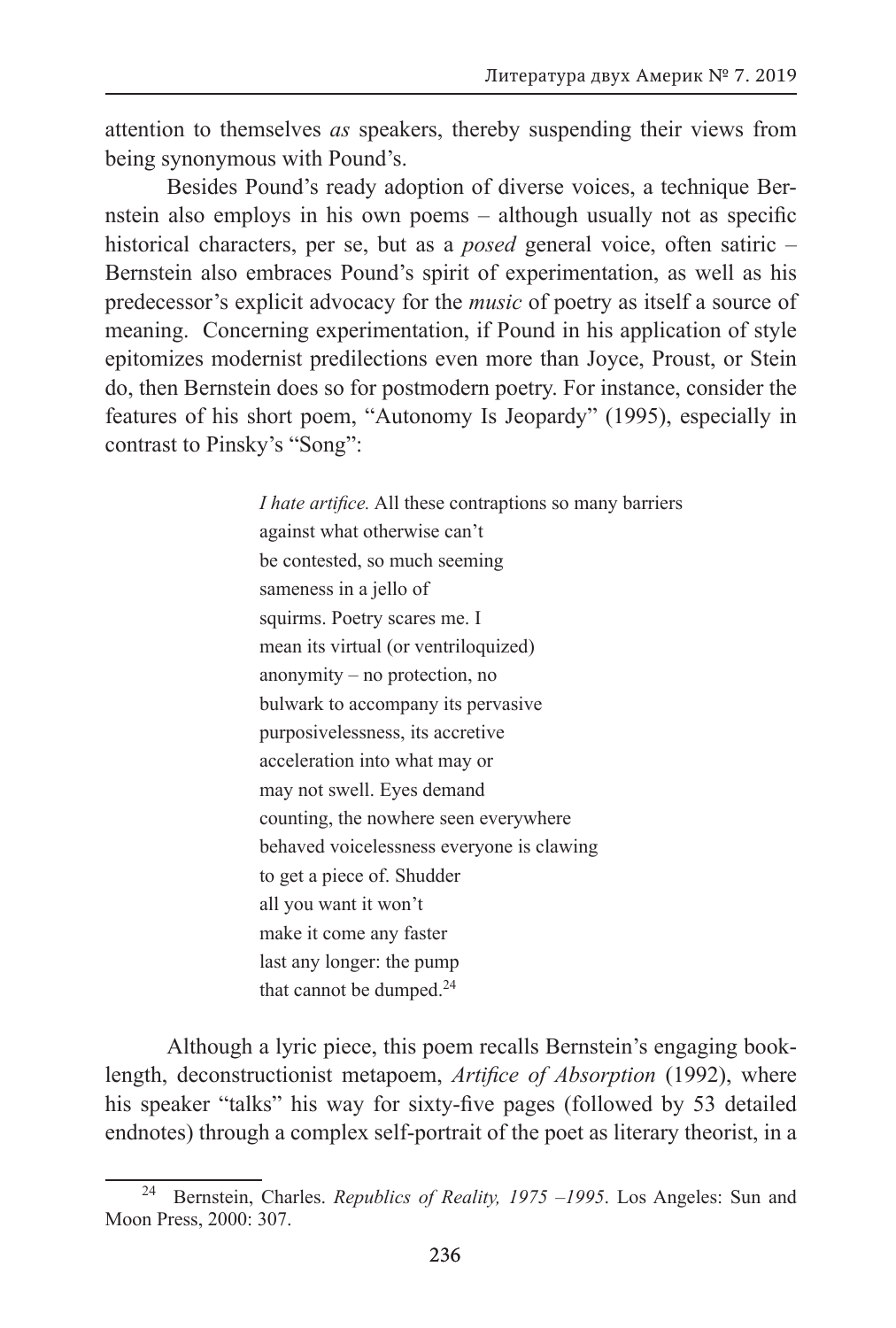poem that begins, auspiciously, "The reason it is difficult to talk about / the meaning of a poem – in a way that doesn't seem / frustratingly superficial or partial – is that by / designating a text a poem, one suggests that its / meanings are to be located in some 'complex' be- / yond an addition of devices & subject matters."25 In "Autonomy Is Jeopardy," a much shorter poem, he nonetheless manages to include a liberal set of flat statements ("*I hate artifice*," "Poetry scares me," "Shudder/ all you want it won't/ make it come any faster") and juxtaposes these against an almost slow, latinate multisyllabic semantics of intellection ("no protection, no – no protection, no/ bulwark to accompany its pervasive/ purposivelessness, its accretive/ acceleration into what may or/ may not swell"). Indeed, in this poem, style is all: What coheres coheres not according to an identifiable subject nor even according to a subject-position, but by the sheer virtuosity of the poet's voice alone. Although Pound's experimentation in *The Cantos* often takes a much different turn, working through the juxtaposition of images, phrases, or languages, an unpredictable diction, and/or a panoply of sounds, Bernstein similarly eschews ordinary or affective speech to foreground the language itself *as* the poem, as in the sentence, "Eyes demand / counting, the nowhere seen everywhere / behaved voicelessness everyone is clawing / to get a piece of." The poem practically coerces the reader into an interpretive position, as Pound's poetry does, so it is not to be read just for its random association of terms and sounds. But also as Pound's poetry does, Bernstein's poem skirts any expression easily associated with a particular ideology.

Whereas Pinsky, almost in spite of himself as a social critic, confesses almost apologetically to being taken in by Pound's alluring music, Bernstein celebrates Pound's musicality and admires the humor and often ironic pose of *The Cantos* that help to sustain its crags and crannies as much as to create ambiguity. If Pinsky is drawn to Pound's version of Horace, Bernstein is drawn to Pound's Sextus Propertius. Yet what is especially striking is that, so far as I know, to date neither Pinsky nor Bernstein have yet acknowledged each other as prominent contemporaries.

Such is not the case, however, for Bernstein and Rachel Blau DuPlessis (b. 1941), whose experimentation in her poetry goes considerably beyond Bernstein's (and that is saying something). Yet (to my surprise) DuPlessis's work is conspicuously absent from editor Paul Hoover's influential showcase

<sup>25</sup> Bernstein, Charles. *Artifice of Absorption.* Philadelphia, PA: Singing Horse Press/Paper Air, 1987: 6. This poem is reprinted in Bernstein, Charles. *A Poetics*: 9–89.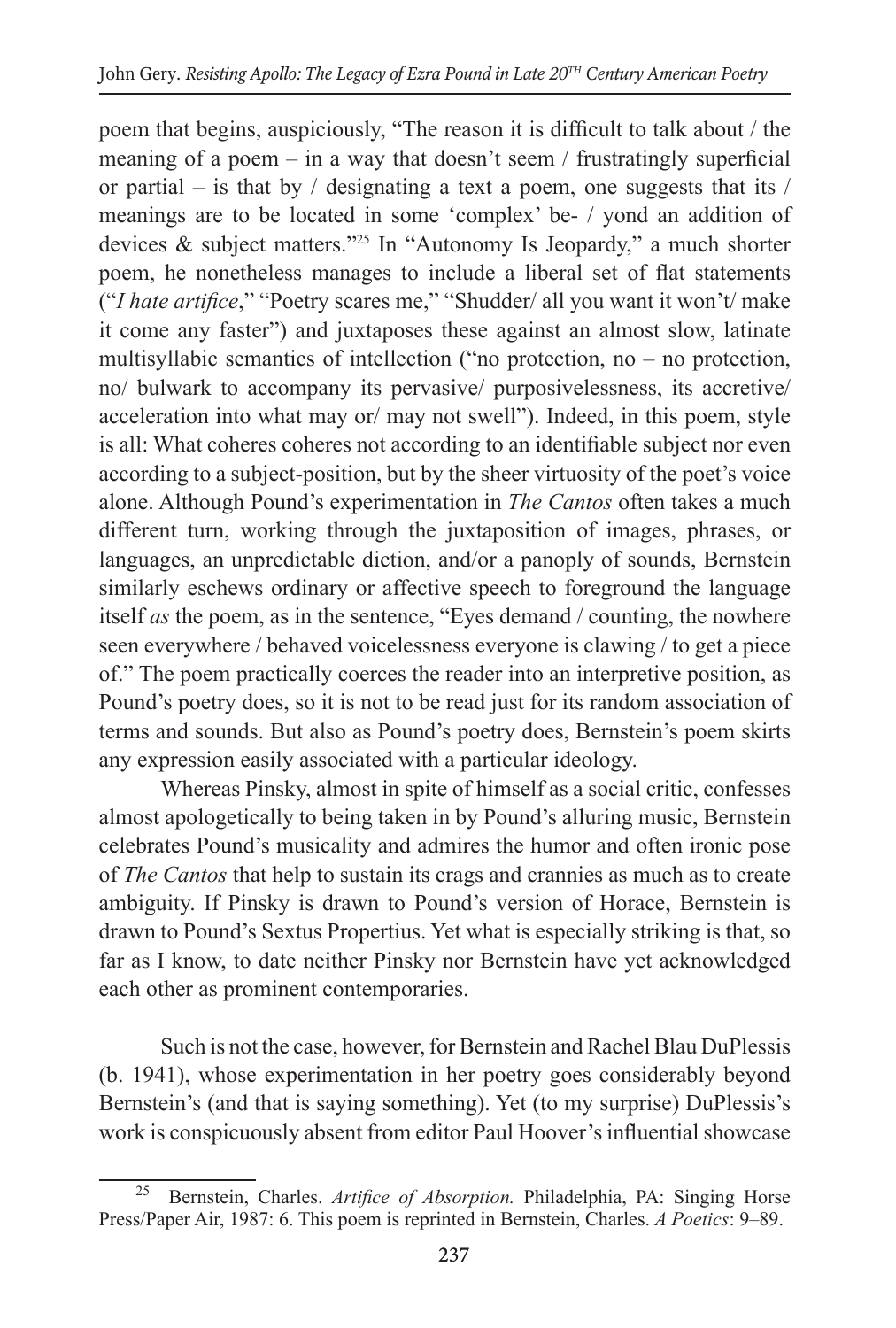for many of the LANGUAGE poets, *Postmodern American Poetry: A Norton Anthology* (1994; Second Edition, 2013)*.* Regardless, what DuPlessis brings to bear on Pound's legacy – in more than an overt or superficial manner, as is often found everywhere – is a severe yet investigative feminist critique, not as a *political* criticism per se but as a *literary* critique. Speaking with Andy Fitch about her critical book, *Purple Passages: Pound, Eliot, Zukofsky, Olson, Creeley, and the Ends of Patriarchal Poetry* (University of Iowa Press, 2012), DuPlessis defines what she calls "patriarchal" in poetry in relation to "some poets' subjectivity." In particular, what concerns her are those male poets who "often possess the social capacity to shift among a variety of gender stances, all under a general rubric of maleness." But, she adds, "as soon as a woman reaches for male subject-positions, she is often slapped down."26 In other words, "male figures have the capacity to range and appropriate [in basically "imperial" fashion] many more subject-positions including those that contradict each other" than women are permitted to adopt by critics. While male poets, such as Pound and Louis Zukofsky, who "struggle to retain such possibilities" as multiple subject-positions are revered for their range and inclusivity, DuPlessis makes a case for the very scope of their poetry, finally, as "a problematic form of dominance and exclusion": Inclusion as exclusion. Yet rather than just dismiss Pound's and Zukofsky's multiplicitous voices, DuPlessis admits to adapting "an ambivalent approach to [their] patriarchy – noting both its oppressive and liberatory capacities."

In writing about Pound's relationship with T.S. Eliot, as well as his editing of Eliot's *The Waste Land*, for instance, DuPlessis documents various instances of both Pound's and Eliot's overtly "patriarchal" manner "imperially [to claim] the feminine, the effeminate, and its own sex-gender materials" while simultaneously attempting "to narrow and obliterate female claims on similar and parallel materials," as in the poetry of Mina Loy and Gertrude Stein; "this is precisely the mode of patriarchal poetry," DuPlessis concludes.27 On the other hand, in reading Eliot's "pre-'Waste Land*'* work and what she describes as his "depictions of female figures [that] often reveal hostility, shock, distaste, and a mordant masochism at their sexual energy and emotional power," DuPlessis interprets Pound's considerable cutting and revising of *The Waste Land* itself as "tend[ing] to save Eliot

<sup>26</sup> Fitch, Andy. "Rachel Blau DuPlessis with Andy Fitch." *The Conversant* (9 Nov. 2012). Transcribed by M. Spotts. Online at http://theconversant.org/?p=2948.

<sup>27</sup> Blau DuPlessis, Rachel. *Purple Passages: Pound Eliot, Zukofsky, Olson, Creeley, and the Ends of Patriarchal Poetry.* Iowa City, IA: University of Iowa Press, 2012: 44–45.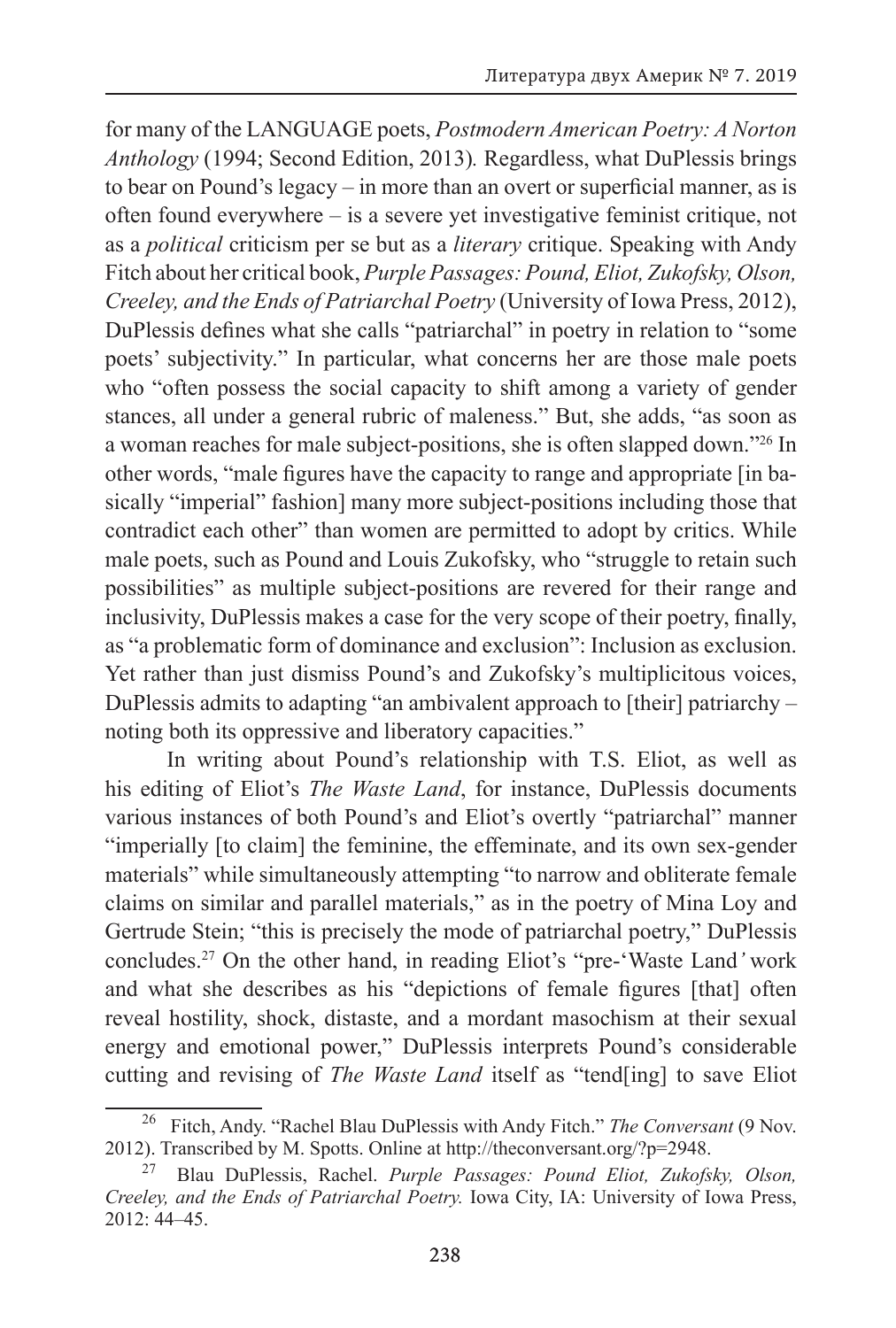from his own gendered stereotypes and rigidities" such that "the female characters now left in 'The Waste Land' have shadows and dimensionality."28 Similarly, taking her lead from critic Peter Nicholls's comparison of the shared sensibility of Mina Loy's poem, "The Effectual Marriage," and Pound's "Hugh Selwyn Mauberley," DuPlessis argues that "Pound's edited presentation of Loy's work would then be a covert way of removing certain original striking features from her poem and thus assigning himself priority for the invention of split-persona tactics, seriality, multiple points of view, double endings, and the writing into the poem of a simulacrum of the poet."29 In other words, as a critic and modernist innovator, Pound tends to dismiss women's contributions, yet, DuPlessis contends, "Pound often attempts to have things both ways, to come out on the winning side by placing a number of bets, and thereby to stay as current and forward-looking as he could."30 This way, rather than patently dismiss Pound for his patriarchal prejudices and (sometimes strident) anti-feminist statements that in moments approach the dramatic extremism of his anti-Semitic statements, DuPlessis recognizes the contradictions evident both in his critical declarations and (more poignantly) in his practice as a poet. As she argues in her essay, "Prepounding Modernist Maleness: How Pound Managed a Muse," "Pound uses poetic convention to protect himself from historical shifts round gender" not by polarizing the gender debate but by forging "from intricate cross- and intragendered power interactions that include among them friendship, mentoring, misogyny, sex-radical thinking, male potency, sexual hopes and fantasies, and male panic," all of which factor into any poet's poetics, regardless of gender identity.31

Among U.S. poets of the last fifty years, in fact, few can be said to match or even approach Pound in their sustained commitment to a "poem containing history" or, as Pound called *The Cantos* upon embarking on it, "a cryselephantine poem of immeasurable length which will occupy me for the next four decades unless it becomes a bore."32 But DuPlessis is one of those poets. Her epic work, *Drafts*, now over three decades in the making and con-

<sup>31</sup> Blau DuPlessis, Rachel. *Blue Studios: Poetry and Its Cultural Work*. Tuscaloosa, AL: University of Alabama Press, 2006: 136.

<sup>32</sup> "Ezra Pound, Letter to Milton Bronner, 21 September 1915." Quoted in Moody, A. David. *Ezra Pound: Poet, A Portrait of the Man and His Work:* in 3 vols. Vol. I: The Young Genius, 1885–1920. Oxford, UK: Oxford University Press, 2007: 306.

<sup>&</sup>lt;sup>28</sup> Ibid.:  $49 - 50$ .

<sup>&</sup>lt;sup>29</sup> Ibid  $\cdot$  40.

<sup>30</sup> Ibid.: 44.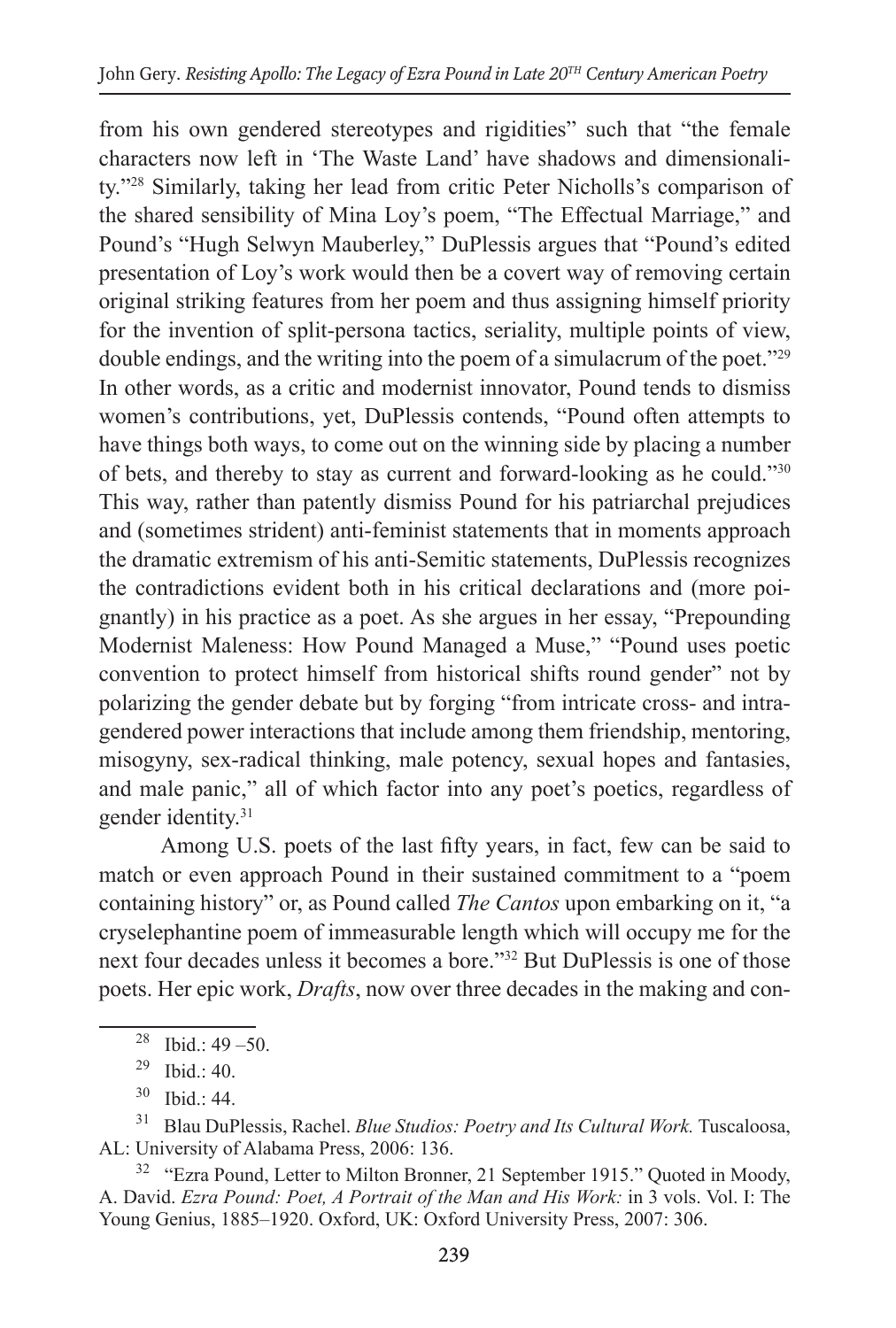sisting of 114 Drafts gathered into some eight volumes, clearly reflects the reach of *The Cantos* and Pound's dogged devotion to solving the dilemma of the long poetic form, as well as to tracing the record of a single, complex mind. As a brief example, if we glimpse just the start of Draft  $# 1$ : It, dated "May 1986–January 1987," begins:

N.

N.



| and something spinning in the bushes<br>The past |                          |                                 |          |
|--------------------------------------------------|--------------------------|---------------------------------|----------|
|                                                  |                          | dismembered                     | sweetest |
| dizzy chunk of song                              |                          |                                 |          |
|                                                  | one possible: there is a |                                 |          |
| in another                                       |                          | strange erosion and             |          |
| dready fast flash                                |                          | all the sugar is reconstituted: |          |
| sunlight                                         |                          |                                 |          |
| silver backed                                    |                          | as 'stem'; sugar as dirt.       |          |
| light this                                       |                          |                                 |          |
| governed being:                                  | it?                      | that $2^{33}$                   |          |

Here already DuPlessis invokes several signature marks from *The Cantos*, including Pound's frequent use of initials (as in Cantos 14-15), his famous opening of Canto I *in media res* with the word "And" ("And then went down to the ship, set keel to breakers"<sup>34</sup> [C. I:1]), and a reference to the past, which comprises most of *The Cantos* as a "poem containing history." DuPlessis further on also introduces imagery of light, with what might almost be called a Poundian "ideogrammic" series of epithets: "dready fast flash all the sugar is reconstituted:/ sunlight/ silver backed as 'stem'; sugar as dirt./ light this/ governed being: it? that?" The phrase, "dready fast flash," recalls Pound's phrase in Canto 92, "a flash then agony then a flash"<sup>35</sup>; "sunlight/ silver backed" might link readily to "*e lo soleill plovil*" ("the light that rains")

<sup>33</sup> Blau DuPlessis, Rachel. *Tabula Rasa.* Elmwood, CT: Potes & Poets Press, 1987: 86.

<sup>34</sup> Pound, Ezra. *The Cantos of Ezra Pound*: 3.

<sup>35</sup> Ibid.: 640.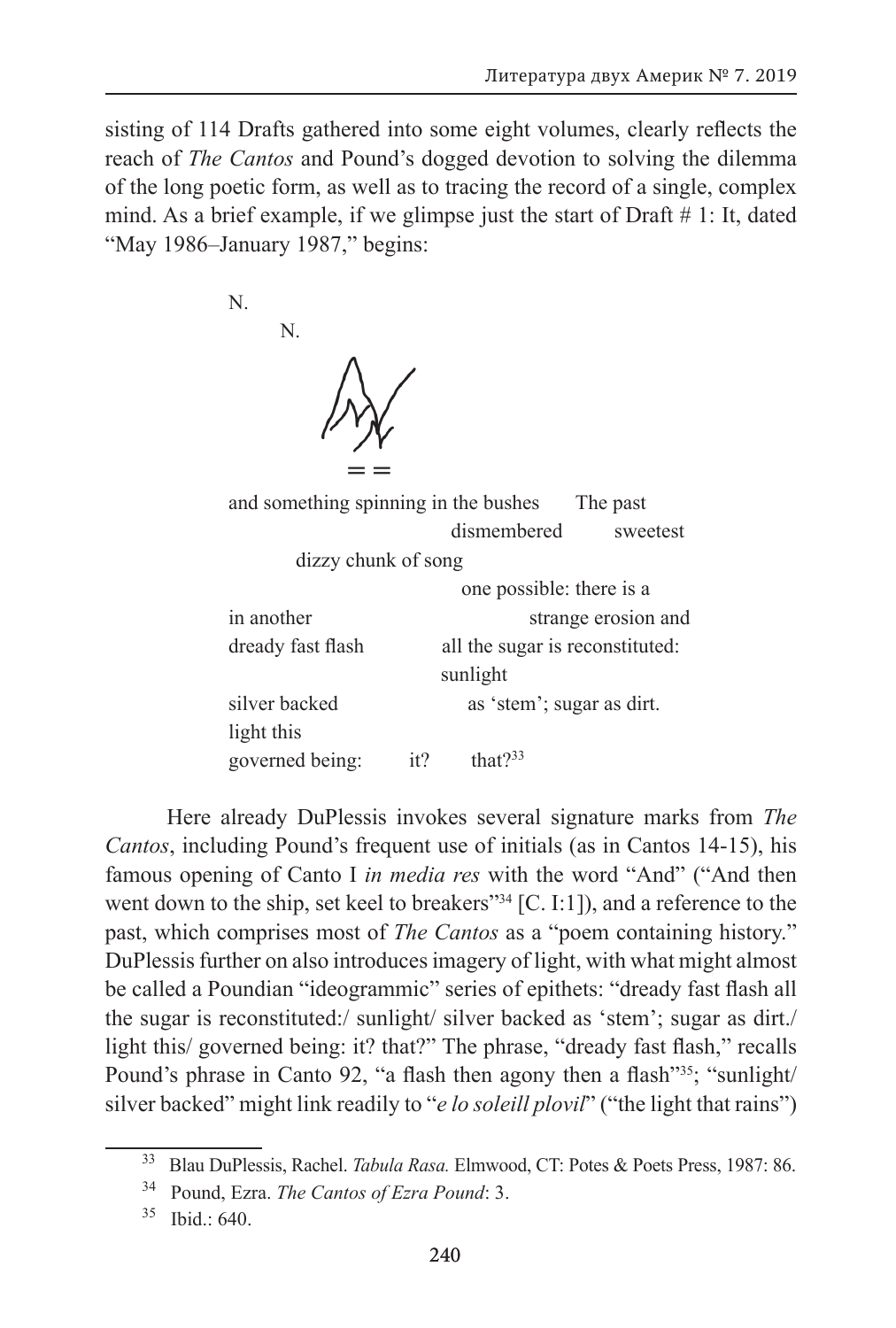in Canto 436; "this/ governed being" may invoke a number of phrases such as lines that Pound transmutes from Hesiod on Canto 49; and so on.

Of course, DuPlessis is not overt in her homage, if *Drafts* can be considered as a kind of homage, nor does she settle into imitation, as she interjects playful phrasing ("pwhee wee/ half/ tones/ have tune's/ heft",37 more or less avoids deliberate allusions in the convention of Pound and Eliot in *The Waste Land*, at least in this first collection of Drafts, and perhaps most tellingly, explores, exploits, and exhorts a conditional indeterminacy, rather than looks to make the poem "cohere," as Pound makes a considerable effort to  $do^{38}$ . varying from *The Cantos*, DuPlessis's poem is less fragmented or layered as a series of juxtaposed images or passages than it is discontinuous, aleatory, and even incidental in its progress. And if she is taking a "subject-position" here (to invoke the feminist term), it is almost a disembodied one, rather than a position informed by a sequence of appropriated, potentially recognizable voices reflecting "dominance and exclusion" on the part of the epic poet. Furthermore, throughout Draft #1, DuPlessis deliberately ruptures gender identity ("one day lose him her/ One day lose them"39 [87]), and (ironically, if not paradoxically, in the manner of Gertrude Stein more than of Pound) she deconstructs the making of the poem itself as part of the poem's making:

> There's no way to read it? One point is to achieve a social momentum of switched referents and (merry coral white clover ding ding ding) commentary in which what he (you) says or does must be read differently from what she does or says whether he, you does it to her or them to it (of whom?) she to it feels different (nights of Hollywood fascism) in an unsettling but not articulate way.<sup>40</sup>

Like Pinsky and Bernstein, DuPlessis works directly with, through, and against Pound to cultivate her own poetics. As Paul Jaussen has observed, "DuPlessis fully engages with the 'Pound tradition' of long poetry by way of critical resistance, actively revising, countering, and extending the

 $36$  Ibid.: 15.

<sup>37</sup> Blau DuPlessis, Rachel. *Tabula Rasa*: 86.

<sup>38</sup> Pound, Ezra. *The Cantos of Ezra Pound*: 816–817.

<sup>39</sup> Blau DuPlessis, Rachel. *Tabula Rasa*: 87.

<sup>40</sup> Ibid.: 92.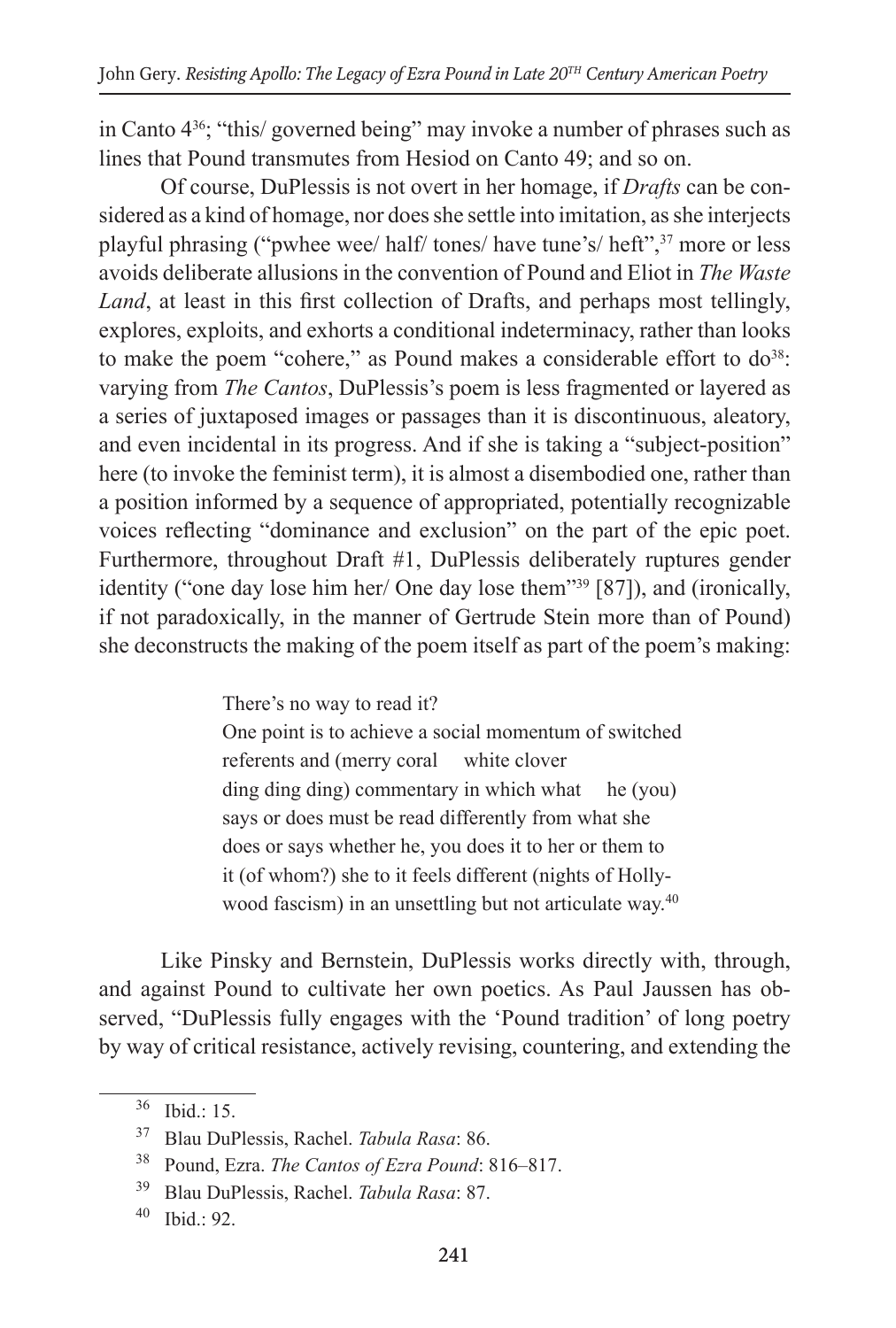experimental practices of modernism and its encompanying ideologies."<sup>41</sup> Indeed, even more than Pinsky and Bernstein, DuPlessis acknowledges the significance of Pound's impact on her work, as well as on the tenor of a great deal of other twentieth century poetry, as she also works toward reconstructing the aesthetics of his impact toward a more inclusive vision, one that even Pound could not be expected to have anticipated.

Like DuPlessis, Marilyn Chin (b. 1956), rather than repudiating Pound or denying his influence, also acknowledges but then *revises* Pound's work, in order to lay claim to her own poetics as an Asian-American woman poet.42 In this case, as a post-Confessional poet in the wake of poets such as Robert Lowell and Adrienne Rich, rather than a LAN-GUAGE poet like Bernstein and DuPlessis, Chin confronts Pound not so much from a feminist perspective but from considering his writing on and translations from classical Chinese – in particular, his revolutionary presentation of Ernest Fenollosa's *The Chinese Written Character as a Medium for Poetry*. As Irene C. Hsiao has noted, despite that Asian American writers such as Chin are themselves conversant, even immersed, in their own *inherited* sense of the sound and dimensions of classical Chinese, the modernists' (especially Pound's) readings of Asian (especially Chinese) literature have helped shape contemporary Asian American poetry itself: Citing Josephine Nee-Han Park, Hsiao writes, "American modernist orientalism complicates the work of Asian American poets<sup>243</sup> mainly because "[t]he ideogram has become the touchstone that reveals those that peruse it by their allegiances to poetics and the realities of the Chinese language. Stylized, ornate, poised temptingly on the edge of obscurity and legibility, hinting at the primordial, to those accustomed to the phonetic, which subdivides and encodes the aural, the Chinese ideogram invites the fantasy of a purely visual language that respects the wholeness of and retains a material connection to the thing itself."44 Even though Fenollosa's etymological

<sup>41</sup> Jaussen, Paul. "The Poetics of Midrash in Rachel Blau DuPlessis's *Drafts*." *Contemporary Literature* 53:1 (2012): 115.

<sup>42</sup> Turner, Anastasia. "An Interview with Marilyn Chin." *American Book Review* 35:3 (Mar/Apr 2014): 31. Online at http:// http://americanbookreview.org/chin\_int.asp

<sup>&</sup>lt;sup>43</sup> Hsiao, Irene C. "Broken Chord: Sounding Out the Ideogram in Marilyn Chin's *Rhapsody in Plain Yellow*." *MELUS: Multi-Ethnic Literature of the U.S*. 37: 3 (Fall 2012): 195.

<sup>&</sup>lt;sup>44</sup> Ibid.: 196. Hsiao in part bases this assertion on the case made by Haun Saussy. See Fenollosa, Ernest, Pound, Ezra. *The Chinese Written Character as a Medium for Poetry*, eds. H. Saussy, J. Stalling, L. Klein. New York: Fordham University Press, 2008: 2.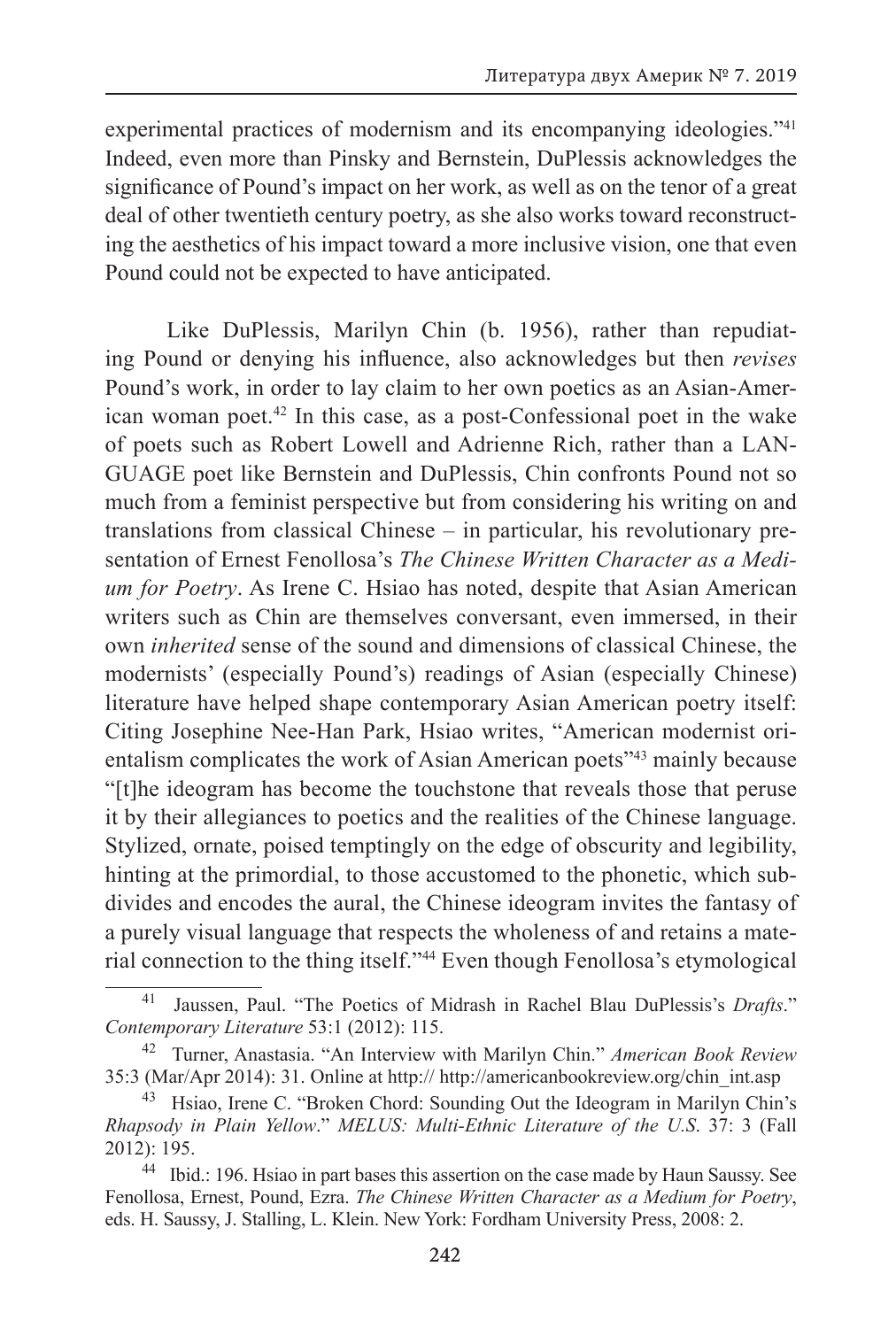theory that classical Chinese poetry "speaking at once with the vividness of painting and with the mobilty of sounds"45 has been widely repudiated by sinologists, Pound's persuasive argument for the cross-cultural primacy of the image in poetry – what he calls *phanopoeia<sup>46</sup>* – and his even more compelling *practice* of that theory and its spread through the revolutionary moment of Imagist poetics have prevailed in shaping the work of American poets for the last century, ever since the advent of Imagism in 1912 and the publication of Fenollosa's *The Chinese Written Character* in 1919. Indeed, T.S. Eliot's famous claim for Pound as "the inventor of Chinese poetry for our time"<sup>47</sup> has become as much of a burden as a boon for those Asian American poets who wish to gain a less circuitous link to their own linguistic heritage.

In her poetry, Chin achieves that link not by rejecting Pound, however much she remains circumspect about him and is hesitant to celebrate his Imagist aesthetic. Rather, as a poet, Chin cultivates a *parodic* voice that enables her to splice traditions, to incorporate Imagist and other poetics self-consciously, and to address racial and gender identity seriously, all at the same time. Like Pinsky, Chin absorbs Pound's musicality, though, in her case, her poems recall "The strangeness of Pound's translations [which] makes the foreign native and the native foreign, ultimately producing a poetry that claims transnationalism, even as in retrospect it is nativized as American Modernism."48 Like Bernstein, on the other hand, Chin attenuates the Pound impact on her work through humor. And like DuPlessis's *Drafts*, though in a radically different style, Chin's best poems often become inclusive and resonant with ambiguity. Consider "And All I Have Is Tu Fu":

> Pied horse, pied horse, I am having a dream. Twenty-five Mongolians on horseback, twenty-five; their hooves gouging deep trenches into the loess. Now they enter a hole in the Wall, now they retreat. Freud snickers; Jung shakes his head.

<sup>&</sup>lt;sup>45</sup> Fenollosa, Ernest, Pound, Ezra. "The Chinese Written Character as a Medium for Poetry." Pound, Ezra. *Early Writings*, ed. Ira B. Nadel. New York: Penguin, 2005: 309.

<sup>&</sup>lt;sup>46</sup> Pound, Ezra. *Literary Essays of Ezra Pound*, ed. T.S. Eliot. New York: New Directions, 1935: 25.

<sup>47</sup> Eliot, T. S. "Introduction." Pound, Ezra. *Selected Poems.* London: Faber & Gwyer, 1928: XIV.

<sup>48</sup> Hsiao, Irene C. "Broken Chord...": 199.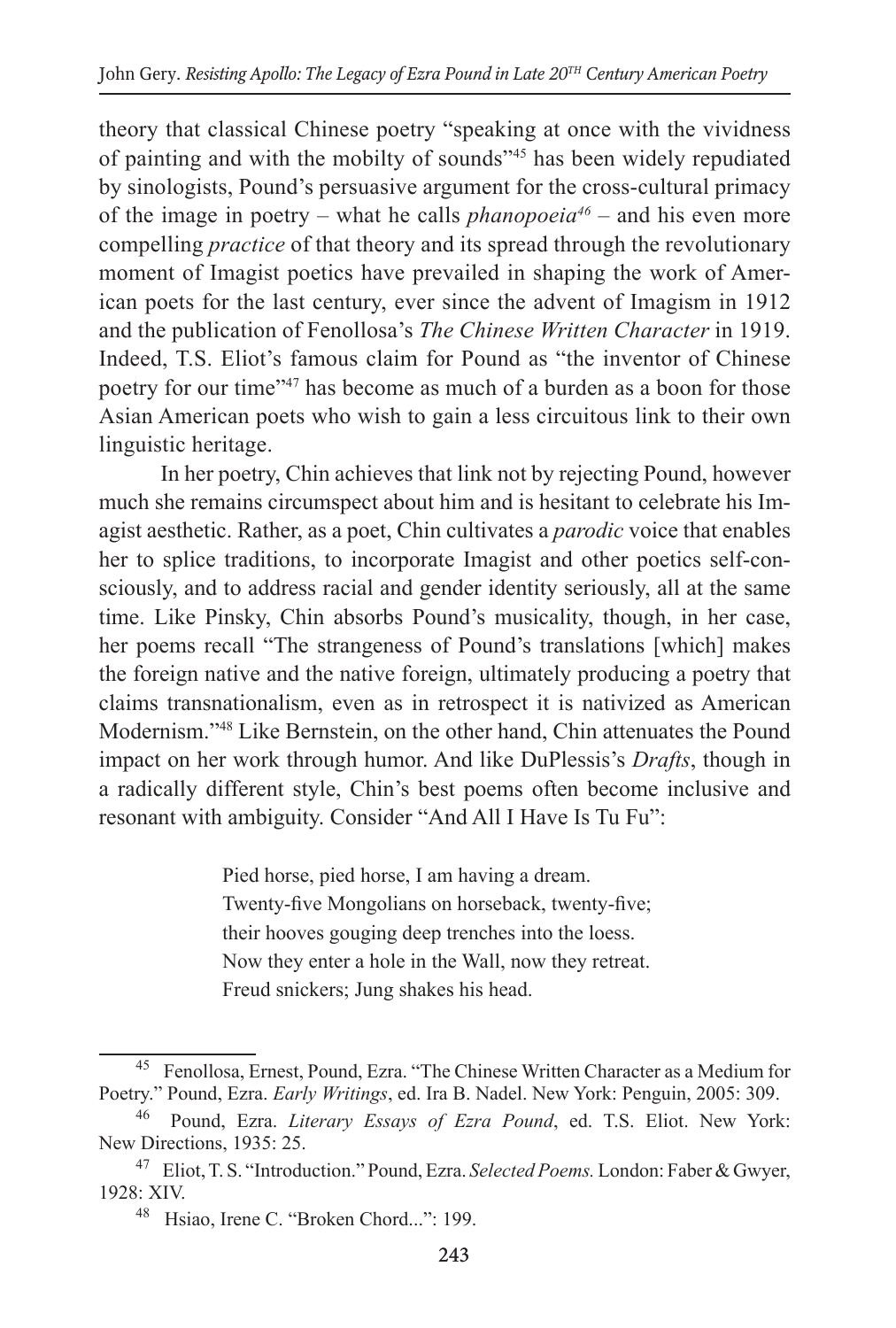Then, a soldier comes forward who calls himself Tu Fu. He opens his mouth and issues a cartouche: all black-bearded, knitted browed, each meaning "what your viscera look like after having been disemboweled!"

Pray, promise me, this is not what the dream portends – my roommate's in the bathroom fucking my boyfriend, and all I have is Tu Fu.<sup>49</sup>

Several lines in this 13-lined poem could practically be lifted from the "Rhihaku" (Li Bao) poems in Pound's *Cathay*, his 1915 renditions of Fenollosa's Chinese translations: Lines 2-3, "Twenty-five Mongolians on horseback, twenty-five; / their hooves gouging deep trenches into the loess," echo such lines in Pound's Chinese adaptions as "They ride upon dragon-like horses, / Upon horses with head-trappings of yellow metal, / And the streets make way for their passage"<sup>50</sup>; lines 6-7, "a soldier comes forward who calls himself Tu Fu. / He opens his mouth and issues a cartouche," have a similar tactile richness to lines in *Cathay* such as "King So's terraced Palace / is now a barren hill, / But I draw pen on this barge / Causing the five peaks to tremble, / And I have joy in these words"51; and line 11, "Pray, promise me, this is not what the dream portends," carries a plaintive tone reminiscent of Pound's "Ah, how shall you know the dreary sorrow at the North Gate, / With Riboku's name forgotten."<sup>52</sup> In fact, though, Chin's poem goes further to vary from *Cathay* by including both allusions (Freud, Jung, Tu Fu) and classical Chinese symbols (the pied horse, the field battle, the hole in the [Great] Wall), yet she also employs the very "strangeness" and formality of voice that Pound deliberately brings to his translations to create a distinctly "Chinese" intonation, both in the poem's syntax ("Pied horse, pied horse"; "what your viscera look like..."; "A soldier comes forward who calls himself

<sup>49</sup> Chin, Marilyn. *The Phoenix Gone, the Terrace Empty*. Minneapolis, MN: Milkweed Editions, 1994: 79. Even the title poem of this collection hearkens back to Pound's version of Rihaku's poem entitled "The City of Choan," which begins: "The phoenix are at play on their terrace. / The phoenix are gone, the river flows on alone." See Pound, Ezra. *Personae: The Shorter Poems of Ezra Pound*, eds. Lea Baechler, A. Walton Litz. New York: New Directions, 1990: 142.

<sup>50</sup> Pound, Ezra. *Personae:* 135.

<sup>51</sup> Ibid.: 152–153.

<sup>52</sup> Ibid.: 137.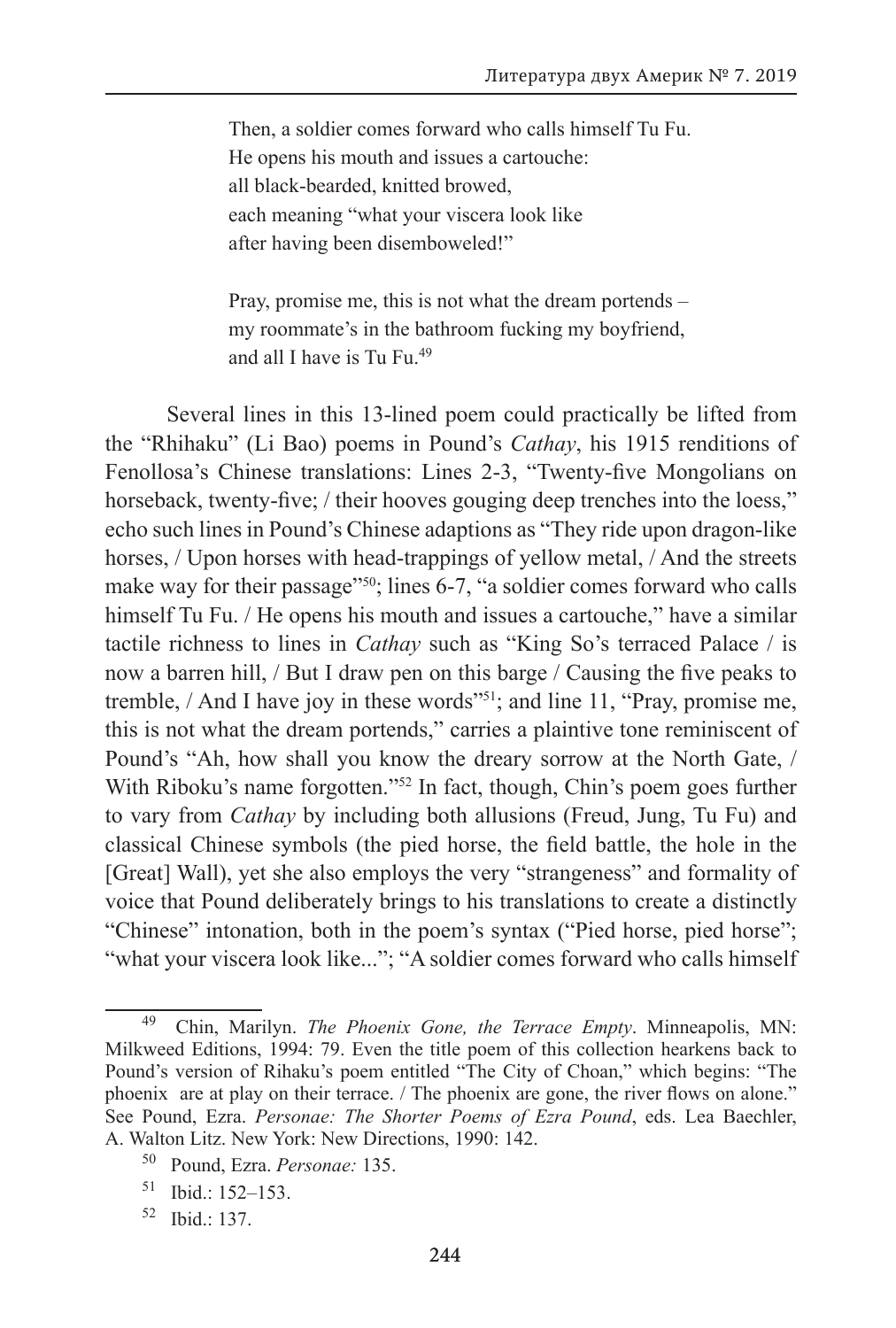Tu Fu") and in its sustained use of odd diction (*pied horse, loess, cartouche, knitted browed, portends*). The degree to which the English accurately conveys the tone of the Chinese is, of course, based on a Western convention, "invented" by Pound yet employed by Chin.

Despite these Poundian devices in her poetry, however, Chin's poem ultimately cuts directly and deliberately *against* Western "Chinese-ness" by also bringing into it an overtly American vernacular ("snickers," "shakes his head," roommate," "fucking my boyfriend"). True, when considering their poems' personae, whereas Pound's "River-Merchant's Wife: A Letter" and "Jeweled Stairs' Grievance" portray Chinese women from different social classes as paradigms of feminine modesty, Chin's speaker, though in a far more impish manner, is equally self-deprecating. In short, for all its humor and sophistication – with its juxtaposition of war and love, the ancient and the modern, the obscure and the idiomatic – as a poem, "And All I Have Is Tu Fu" is finally poignant in its mood, as Chin self-consciously draws from Pound's poetics yet also revises them, not only to *address* her own minority, often erased status as an Asian American woman, but simultaneously to *assert* her own dignity, by virtue of how stylistically she succeeds in giving herself a unique voice.

As himself a poet of resistance and a poet dedicated to innovation not for the sake of "making it new" alone, but for re-establishing the concision, clarity and candor which together mark the hallmark of American poetics, Pound left an indelible mark that no amount of deprecating his ideology or questioning his poetics is likely to erase. Like Leucothoe, American poets, who may only reluctantly acknowledge a shared aesthetic with one another, have nonetheless continued to raise their arms toward – if not Pound himself – the cogently innovative practices he has brought into focus in modernist and postmodernist American literature, even from the distance of his prolonged exile and later internal incarceration. And like the incense bush into which Leucothoe was ultimately transformed in Ovid's tale, their own poetry persists in the light of Pound's paradigm, even as they continue to resist him. Beyond the four poets discussed here readers will find a plethora of other poets – as *un*like each other as Robert Hass from Amiri Baraka, Harryette Mullen from Mary Oliver, and Dana Gioia from Jorie Graham, each of whose poems bear the stamp of Pound's formidable poetics.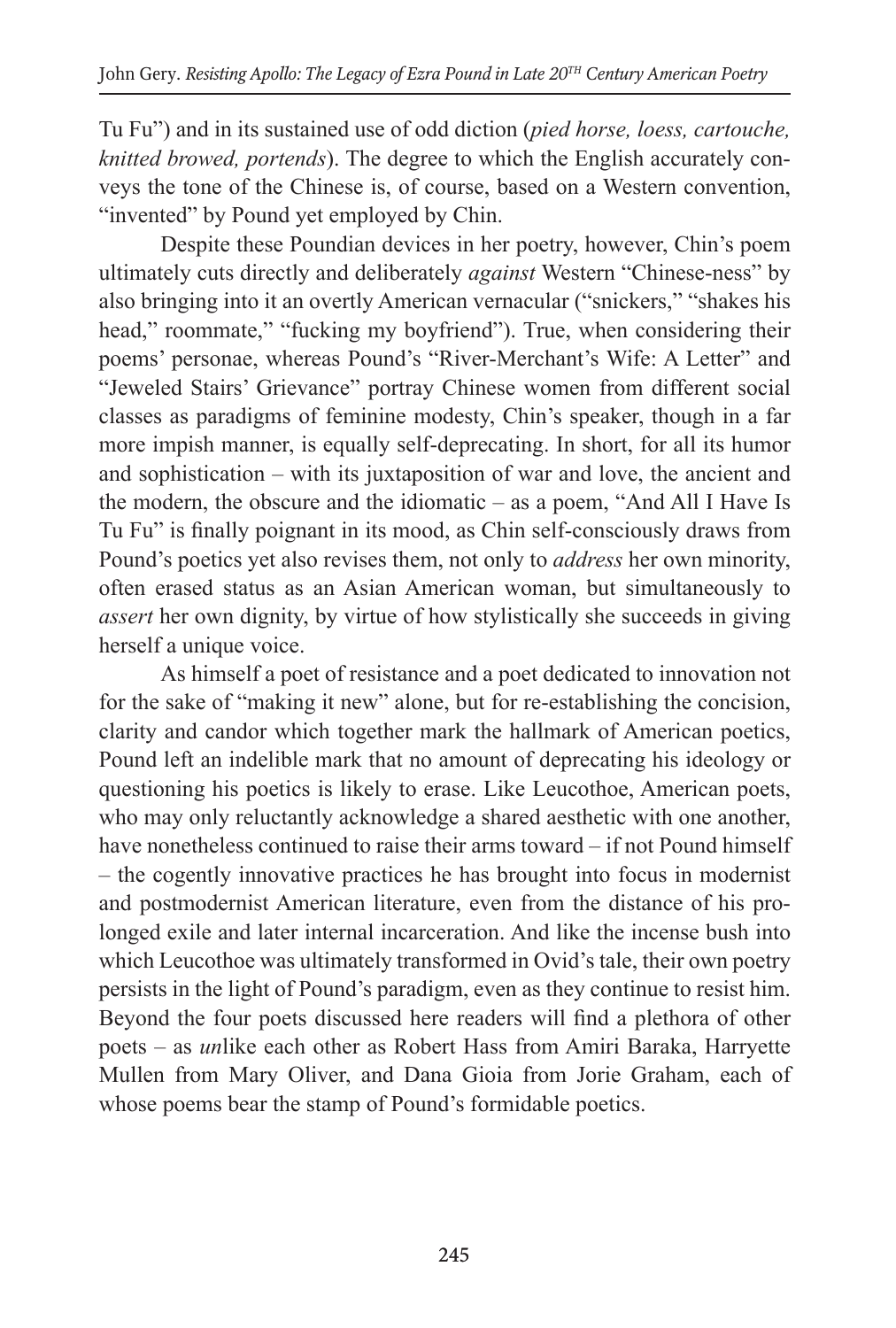#### REFERENCES

Bernstein, Charles. *Artifice of Absorption.* Philadelphia, PA: Singing Horse Press/Paper Air, 1987.

Bernstein, Charles. "Introduction to Ezra Pound." *Poetry Speaks*, eds. E. Paschen, R.P. Mosby. Naperville, IL: Sourcebooks, 2001. Online at http://writing. upenn.edu/epc/authors/bernstein/essays/pound.html.

Bernstein, Charles. *A Poetics*. Cambridge, MA: Harvard University Press, 1992.

Bernstein, Charles. "On Poetry, Language, and Teaching: A Conversation with Charles Bernstein." *boundary 2* 23:3 (Autumn 1996): 45–66.

Bernstein, Charles. *Republics of Reality, 1975 –1995*. Los Angeles: Sun and Moon Press, 2000.

Blau DuPlessis, Rachel. *Blue Studios: Poetry and Its Cultural Work.* Tuscaloosa, AL: University of Alabama Press, 2006.

Blau DuPlessis, Rachel. *Purple Passages: Pound, Eliot, Zukofsky, Olson, Creeley, and the Ends of Patriarchal Poetry.* Iowa City, IA: University of Iowa Press, 2012.

Blau DuPlessis, Rachel. *Tabula Rasa.* Elmwood, CT: Potes & Poets Press, 1987. Bowditch, Lowell. "The Horatian Poetics of Ezra Pound and Robert Pinsky."

*The Classical World* 89:6 (1996): 451–477.

Chin, Marilyn. *The Phoenix Gone, the Terrace Empty*. Minneapolis, MN: Milkweed Editions, 1994.

Eliot, T. S. "Introduction." Pound, Ezra. *Selected Poems.* London: Faber & Gwyer, 1928: vii-xxv.

Fenollosa, Ernest, Pound, Ezra. *The Chinese Written Character as a Medium for Poetry*, eds. H. Saussy, J. Stalling, L. Klein. New York: Fordham University Press, 2008.

Fitch, Andy. "Rachel Blau DuPlessis with Andy Fitch." *The Conversant* (9 Nov. 2012). Transcribed by M. Spotts. Online at http://theconversant.org/?p=2948.

Hsiao, Irene C. "Broken Chord: Sounding Out the Ideogram in Marilyn Chin's *Rhapsody in Plain Yellow*." *MELUS: Multi-Ethnic Literature of the U.S*. 37: 3 (Fall 2012): 189–214.

Jaussen, Paul. "The Poetics of Midrash in Rachel Blau DuPlessis's *Drafts*." *Contemporary Literature* 53:1 (2012): 114–142.

Liebregts, P. *Ezra Pound and Neoplatonism*. Madison, NJ: Fairleigh Dickinson University Press, 2004.

Moody, A. David. *Ezra Pound: Poet, A Portrait of the Man and His Work:* in 3 vols. Vol. I: The Young Genius, 1885–1920. Oxford, UK: Oxford University Press, 2007.

"More about Robert Pinsky." Library of Congress (United States of America). Online at https://www.loc.gov/poetry/more\_pinsky.html

Ovid. *Metamorphosis*, transl. Charles Martin. New York: W.W. Norton, 2004.